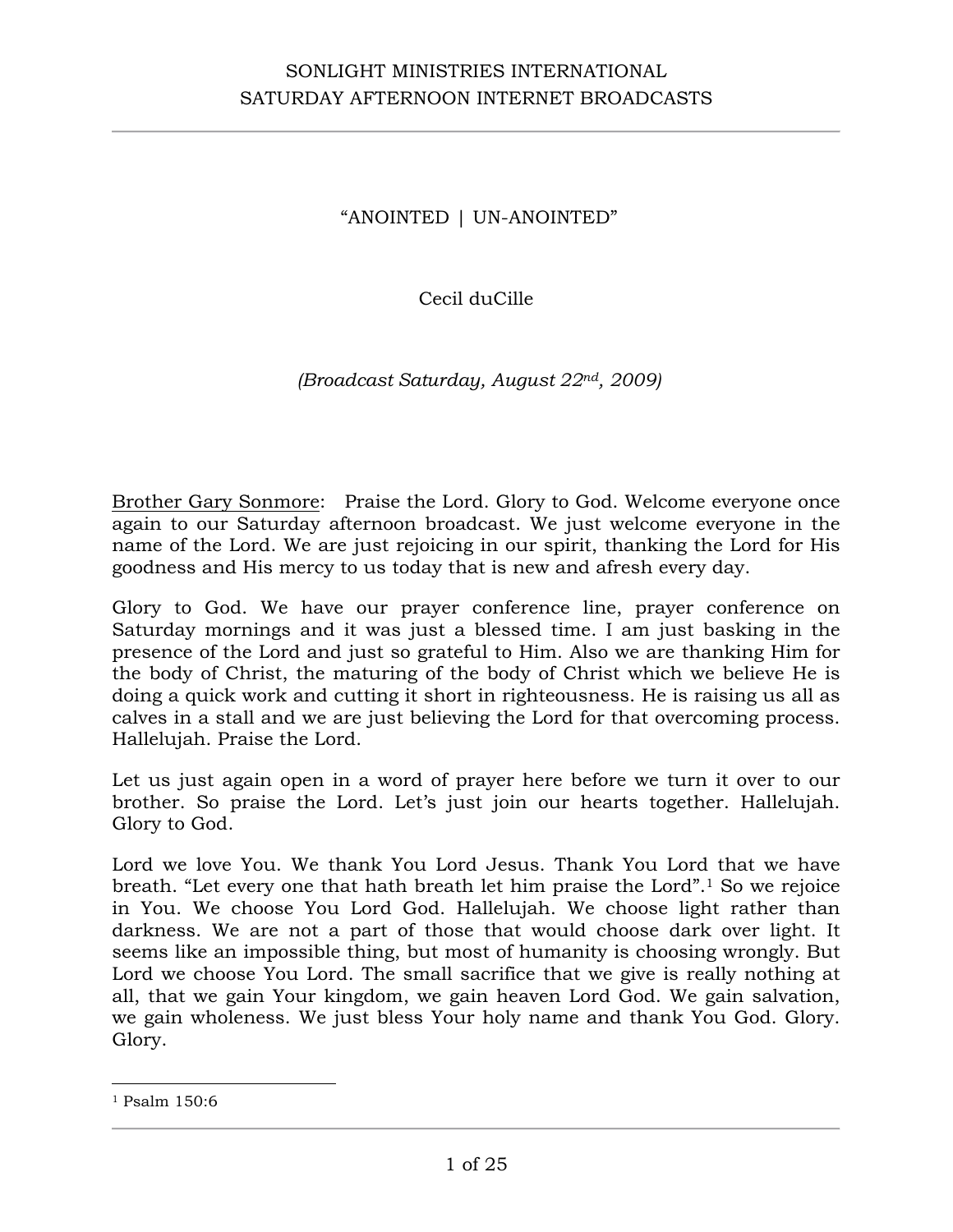# "ANOINTED | UN-ANOINTED" AUGUST 22nd, 2009 CECIL DUCILLE

Lord we just lift up our broadcast today God. We pray for Your special anointing to be upon our Brother duCille this afternoon. Just direct him Lord we pray. Bring the scripture, bring the Word that will be fresh manna set upon Your table Lord, Your banqueting table. May we just all of us pull up a chair, sit down at this table and begin to feast on that which You have prepared for us today. Thank You Jesus. We give You glory. We give You praise and thanksgiving. In Your holy precious name. Glory to God. Amen. Amen. Hallelujah.

Well again praise the Lord brother. We will again just turn it over to you and let you take your liberty here in what the Lord has placed on your heart today.

Brother Cecil duCille: Praise God. Thank you Brother Gary. You turn it over to me, I turn it over to the Lord.

Brother Gary Sonmore: Amen.

Brother Cecil duCille: Praise God. I appreciate the very honour that we have to be able to talk to God's people. I mean it is a great honour to be able to give the Word of God to God's people, taking the Word directly from the Spirit of the Living God and giving It to His people, because His people is all that matters. God wants the church to minister like Christ, that the church must be filled with the glory of God as the waters cover the sea.<sup>2</sup> That the Spirit of God would cover the people of God and that they would manifest Christ Jesus in the earth. This is the wonderful thing.

Now the Spirit has been speaking to me about the anointing. Sometimes you listen to the radio and the television and some of the preachers and it is just such a hurtful thing to hear someone preaching the word without the anointing. He is preaching truth. He is talking true things, but not coming directly from God. Because you know every time we come together in the name of the Lord there is a special Word that God wants to go to the heart of each individual. You can imagine that the Holy Spirit is dividing up the Word into our hearts and giving us the balm, healing, deliverance. When the Word goes forth It should go forth with all the different attributes of Life: healing; blessing;

<sup>2</sup> Habakkuk 2:14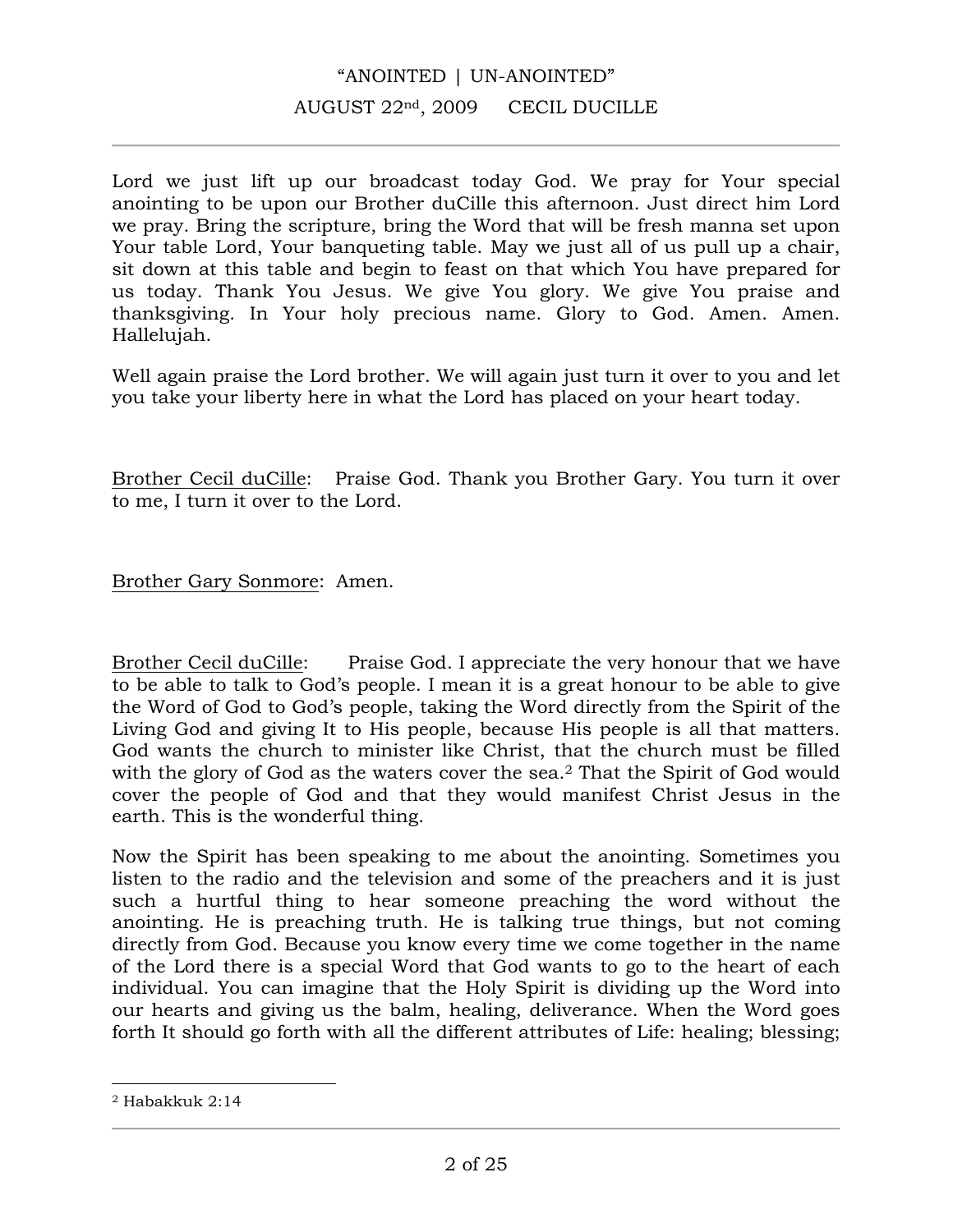deliverance; lifting up; exaltation; glory; praise to God. Everything goes forth in the same anointing.

So the priest was anointed by Moses. He anointed Aaron and God spoke specially how the oil should be prepared and the oil should be given in such a special way. Let us look at a New Testament scripture and see how the anointing is looked at in the New Testament and then we will check on some of the Old Testament, which is the foundation, the background of the anointing.

We look at 1st John 2:27, he says here, "*But the anointing which ye have received of him abideth in you, and ye need not that any man teach you: but as the same anointing teacheth you of all things, and is truth, and is no lie, and even as it hath taught you, ye shall abide in him.*" Now praise be to God. You know when it says, "let no man teach you", it doesn't mean that God doesn't have teachers to teach the Word, but it means that you won't learn from man, you will learn from the Spirit of God. Someone speaks the truth and the anointing of the Spirit within you responds, "Yes. Yes. Yes." and accepts it and receives the truth of God. So God is telling us now about something that is beyond us, that when one speaks the Word of God, the Word of God should carry a power with it: an anointing with it; a strength that lifts the person of the hearers; it should bring deliverance to the hearers; it should do the work of God to those who are hearing it. They should hear, not just words, but feel the power of the Spirit behind the words.

Jesus Christ said, "*…The words that I speak unto you,* they *are spirit, and* they *are life.*" So we see that God has set up in His kingdom, not just that you could break a can and take out food here and break another can and take out food there. But that the storehouse is in the heavenlies. What we are going to have for dinner tonight is ordained from the heavenlies. He pours it out on us as we find the need for it. We look at John 6:63, "*It is the spirit that quickeneth; the flesh profiteth nothing: the words that I speak unto you,* they *are spirit, and* they *are life.*" "…*The words that I speak unto you,* they *are spirit, and* they *are life.*" It is difficult for us to understand that Spirit would be coming out of one's mouth, but the words themselves being of God they take on a personality, they take on a personality of Christ Himself. Whatever Christ would do these words seem to accomplish as they are spoken.

This is what God is saying to us. That the anointing is God being spoken, God coming out of you into, coming out of your mouth, the very words that you speak from your mouth, it is the issuance of the life of Almighty God. We had 1st John 2:27 already, "*But the anointing which ye have received of him abideth in you,...*" So when we receive the Holy Spirit, the Holy Spirit remains in us and abides in us and issues out of us. Christ Himself speaking, the Life of God coming through the human mouth actually, coming through His Spirit, coming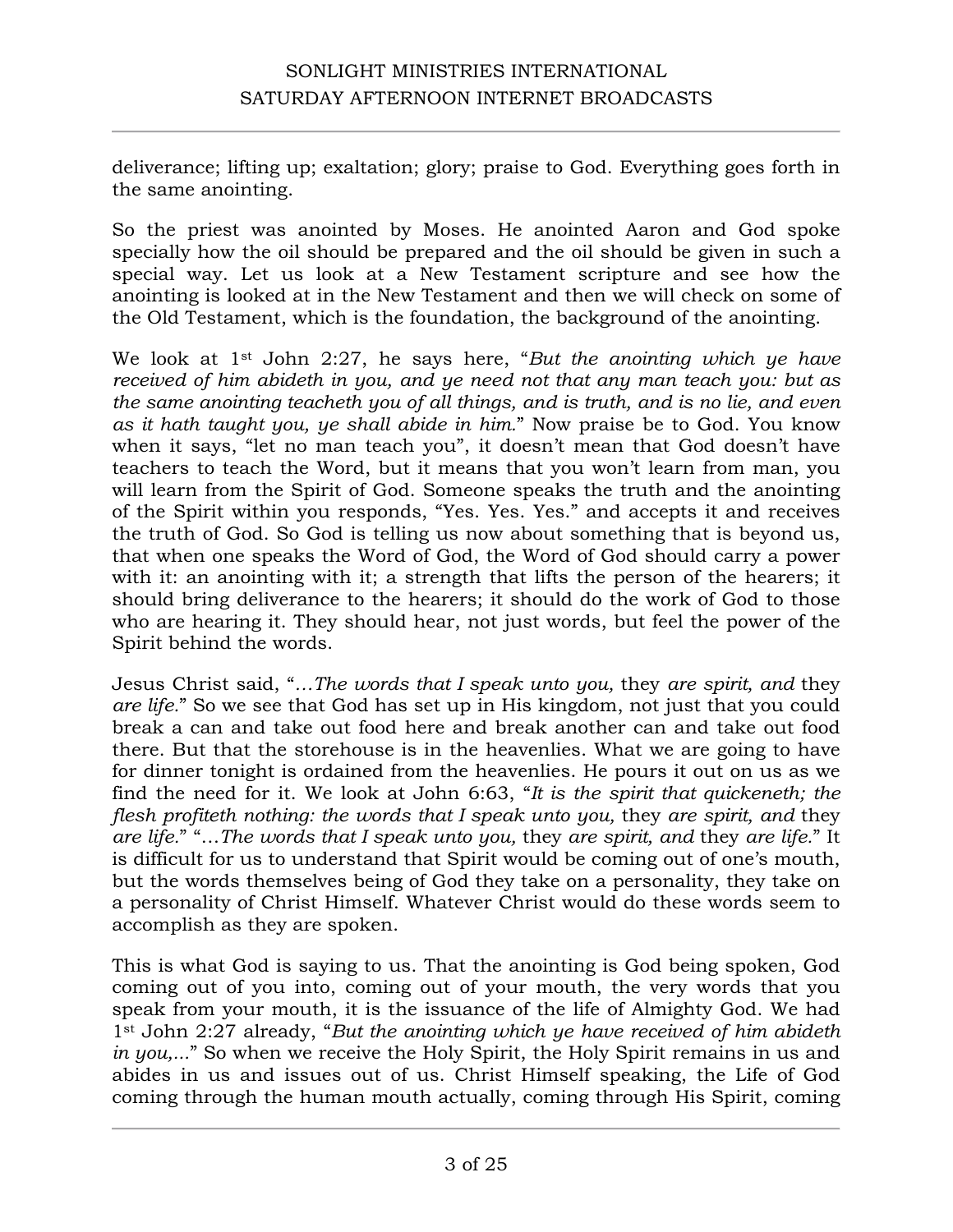through His soul (that is His mind), coming through His body being issued out as a sound, as words and the words bring life.

I remember when Jesus Christ told me one day when the boy was brought to me. The boy had no tongue in his mouth. The boy could not speak, he had never spoken in his life and he was brought to me to pray for him. I had nothing to give. I was just really frightened to be honest with you that they would bring this right before everybody. But then God had a plan.

I said, "My God what am I going to do?"

He said, "You are not going to do anything. I AM."

When He said the word "I AM" it made all the difference in the world. The glory of God came down, faith, understanding, belief. I felt so calm now.

I turned to the boy and said, "In the name of Jesus speak." I'll never forget this. "In the name of Jesus speak."

The boy spoke. The first words he ever called in his life was "Jesus". When he said "Jesus" he received a new tongue in his mouth.

Now where did the tongue come from? We thought that anything physical had to be made by some substance. But God said, "*…Faith is the substance of things hoped for…*" and it is "*…the evidence*…"3 We had substance and evidence there at that very moment. The moment you have the faith you knew that you have the substance, the evidence. Then the evidence, it produces the substance – a tongue and a voice to speak with. So we have seen this in the natural happen and we can understand what the anointing is then.

So the anointing is the very Spirit of God. Remember now that the anointing oil in the Old Testament was an anointing oil that was specially concocted. It could only be made by the priest and it was done according to God's holy ordinance. That oil was poured upon the head of the priest and it ran down his beard and ran down his garments and they sprinkled him.4 That was a type of baptism. He was baptized in oil. Let's read it here in Leviticus 8:12, beginning at verse 11, "*And he sprinkled thereof upon the altar seven times, and anointed the altar and all his vessels, both the laver and his foot, to sanctify them.*" Verse 12, "*And he poured of the anointing oil upon Aaron's head, and anointed him, so sanctify him.*" Verse 13, "*And Moses brought Aaron's sons, and put coats upon them, and girded them with girdles, and put bonnets upon them; as the LORD* 

<sup>3</sup> Hebrews 11:1

<sup>4</sup> Psalm 133:2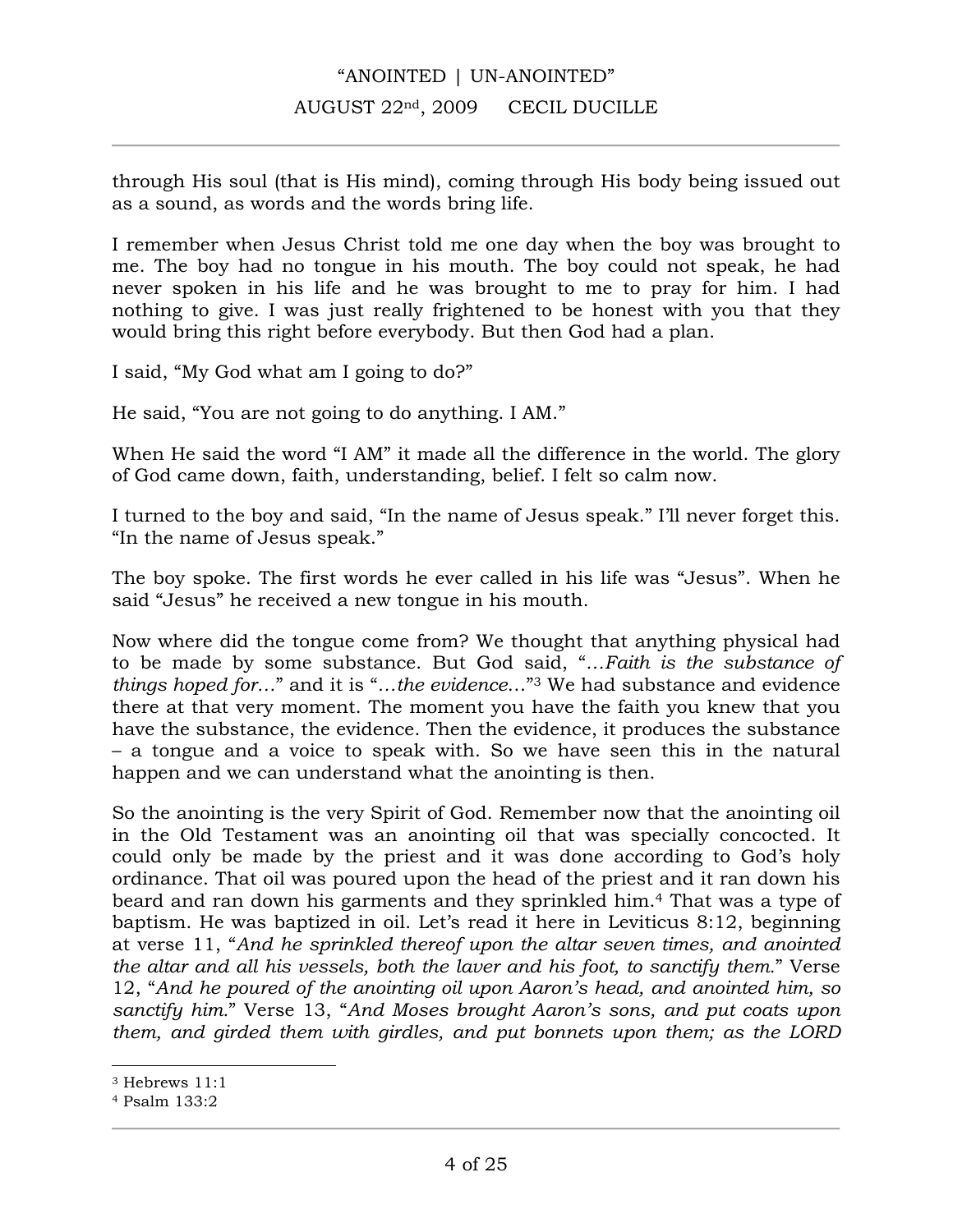*commanded Moses.*" Verse 14, "*And he brought the bullock for the sin offering:…*"

What we are saying is that this anointing oil was used to make people holy, to make them acceptable unto God. When the oil anointed you you had become acceptable to the presence of God. Now what is the meaning of all of that?

God is saying that there is an anointing that the minister must have (when I say minister it can be anyone who is going to minister life). If you are going to minister life to God's people you must have an anointing to do it.

In other words, you cannot just get up and say, "I am going to preach this message today. I am going to take this word out of the Bible."

You study it and you put your homiletics together and you go out and you preach it. This is not what God is talking about. God is talking about an anointing oil that the Holy Spirit gives. Remember the Holy Spirit coming out from Christ. Jesus comes out from the Father, the Holy Spirit comes out from Jesus and the Holy Spirit fall on my spirit. Out of my spirit comes to my soul and my soul receives this anointing. Then from my soul the anointing comes out into the flesh into the body and so the manifestation is made out there.

"Where did it come from?"

Straight from heaven.

So God is saying that we the people of God, we need an anointing and there must be an anointing for every single thing that we do. The anointing is the baptism of the Holy Spirit, but the baptism that remains. That is not just somebody gets the baptism and they speak in tongues and that was it. That was it they spoke in tongues and then after they speak in tongues they have other manifestations. No, no, no. Because it said here, "*Though I speak with the tongues of men and of angels, and have not charity* (love)*,… I am nothing.*"5

So then this anointing not only carries with it the manifestation of God Himself, but it carries the very presence of God, the gold that covers the tabernacle, that covers the board. This is the anointing of the Living God that remains upon the son of God, the child of God forever. Walking, talking the anointing of God is absolutely necessary.

We see today's preachers preaching without anointing. It seems to me that people are no longer used to the anointing. But when you are sitting under anointed ministry the ministry affects you inside. You feel the very feelings that

 $\overline{a}$ <sup>5</sup> 1st Corinthians 13:1-2;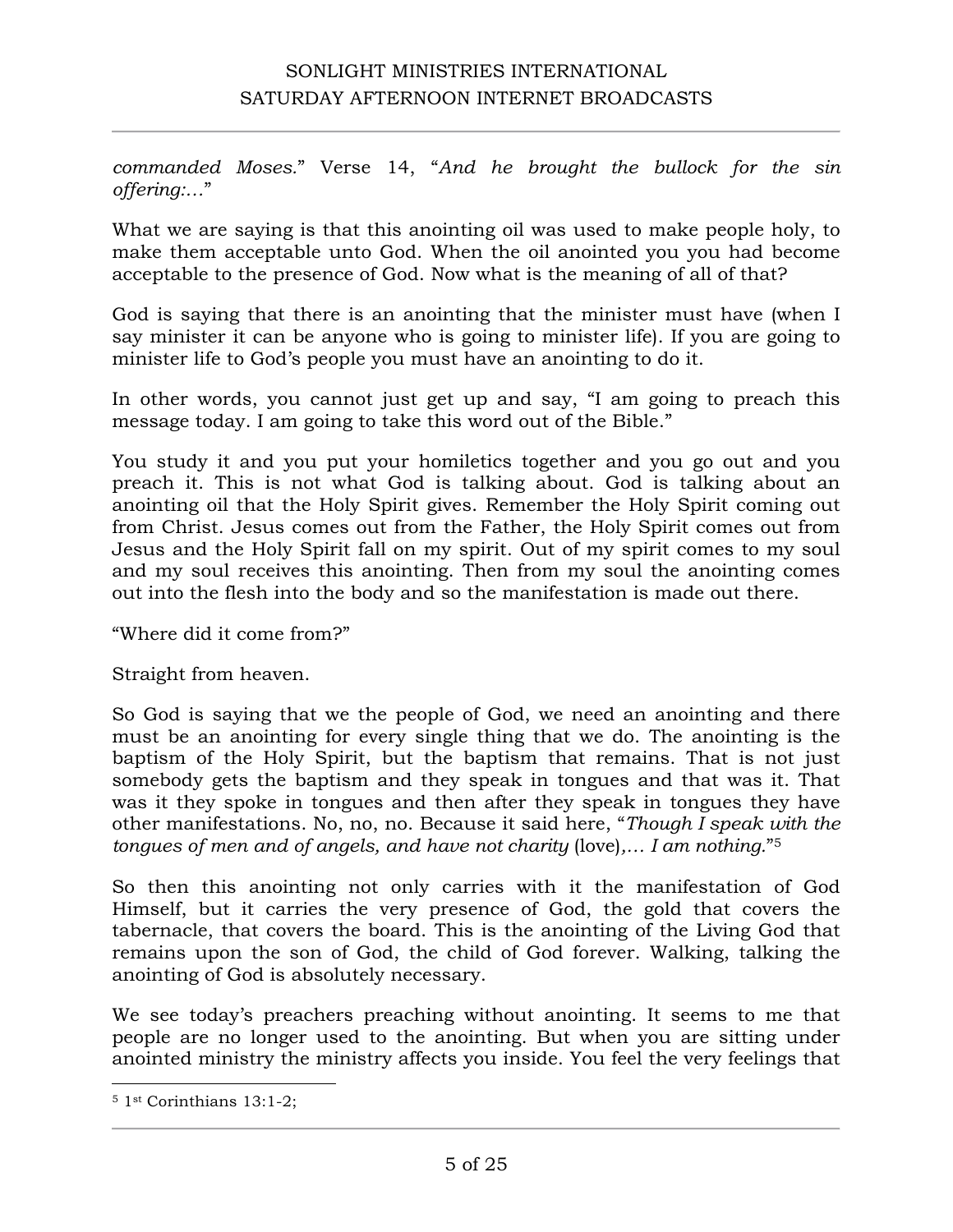## "ANOINTED | UN-ANOINTED" AUGUST 22nd, 2009 CECIL DUCILLE

the person who is ministering feels of the Spirit of God falling upon him and going upon the congregation. The congregation is actually being baptized in oil, let's put it that way. Hallelujah. You are being baptized in oil, the Spirit of the Living God falling upon those that are listening and those who are speaking. So we see how necessary it is that the child of God should have the anointing.

It is absolutely necessary that you are not only going to have what God tells you to say, but you are going to have the power to say it. There is a saying: "That for every rhema there is a dunamin." In other words for every Word uttered by God there is a power behind it to accomplish the Word. Isn't that very very comforting? It is comforting, isn't it, that the Word of God uttered, that you know that from the time that you hear the Word of God you can begin to rejoice. Thank You Jesus there is the dunamin, the anointing behind it.

We think of the ten virgins. Five were wise and five were foolish. What was the separation? between wise and foolish? It was the oil, oil in their lamps, oil in their vessels. Come on now. Somebody had oil, but they had it in their lamps. The other people had oil in their lamps **and** oil in their vessels. What are we talking about? We are talking about oil, the Holy Spirit, the anointing in your body as well as in your spirit. Hallelujah. Now if I had all the glory of God in my spirit and it never manifests through the body – then it would do nobody any good. Because the Spirit of God coming into the spirit of man is with the design that man should manifest what is in the spirit. So God said we should pray, "*Thy kingdom come. Thy will be done in earth, as* it is *in heaven.*"6

If you notice that chapter that speaks in Matthew 25 that speaks about the ten virgins, the five wise virgins and the five foolish virgins, it started out by saying in verse 1, "*Then shall the kingdom of heaven be likened unto ten virgins, which took their lamps, and went forth to meet the bridegroom.*" "*The kingdom of heaven*" means that "*the kingdom of heaven*" must come with oil. The kingdom of heaven must come with oil, that is the Holy Spirit is like the blood that runs through your veins. Amen. If you have all veins and no blood you would be a dead person. Blood goes through the veins, the oil must come through the wick of the lamp. The wick is the human part of us and the oil must come through the wick in order to bring forth the life, the light in the world.

So God says that we, the people of God at this time, at this moment of time we need to have a special anointing in order to be able to overcome the darkness of the world that is descending upon us at this time. Oil in the lamp and oil in the vessels, oil must be in the vessels, we are vessels. "*The spirit of man* is *the* 

<sup>6</sup> Matthew 6:10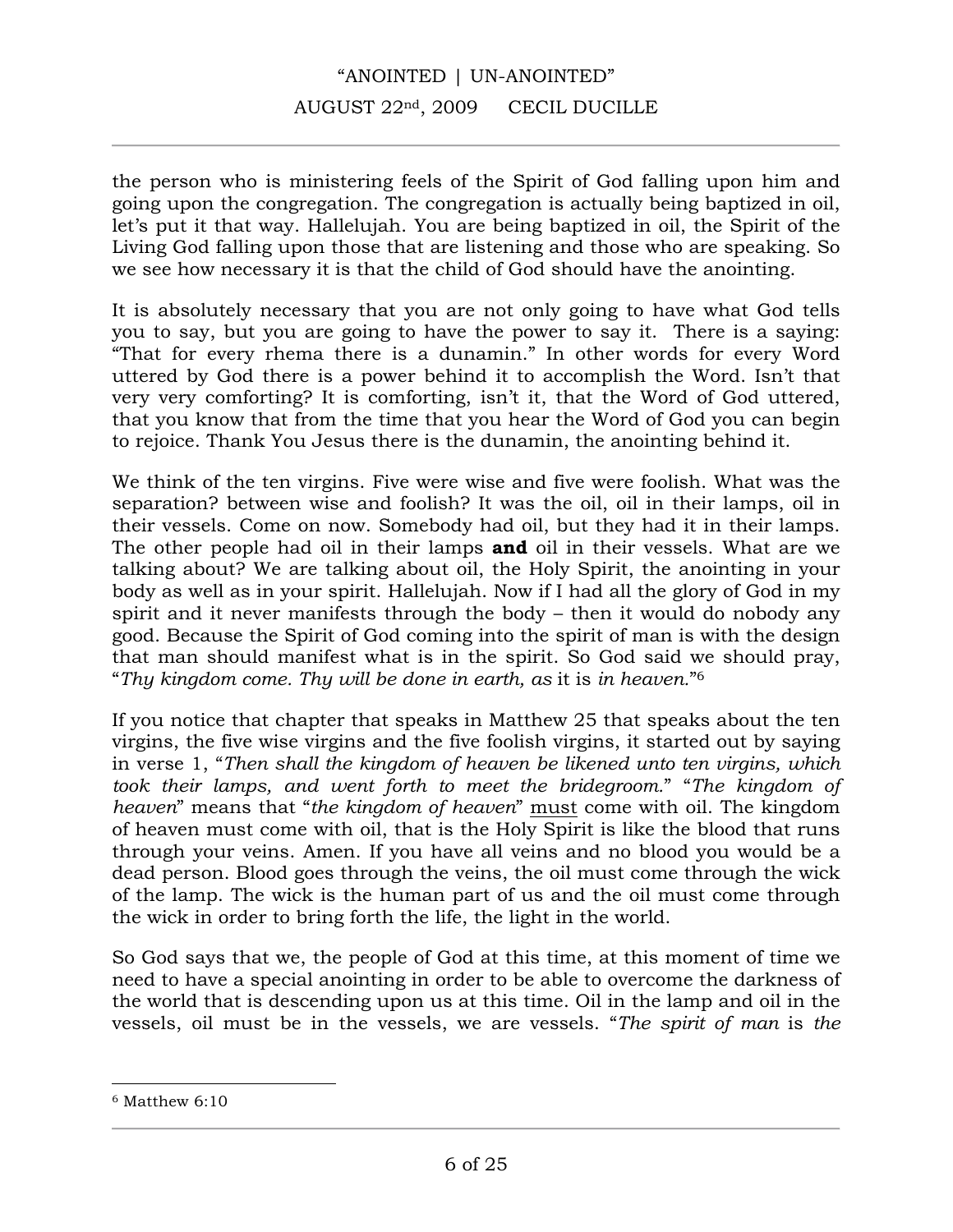*candle* (lamp) *of the LORD, searching all the inward parts of the belly.*"7 But we are vessels of honour and dishonour (some of us).8

God is saying that the vessels of honour must have anointing. We must have the anointing of the Spirit to bring forth the life that God has ordained for us to show in the world. So the anointing oil was poured upon the head of the priest. Poured upon his head, what did that mean? It means that your head covers your whole body and once it is poured upon the head the body is covered by oil, by Spirit, by the Holy Spirit. Not just any oil or any spirit, but the Holy Spirit was a specially concocted oil made specially for the anointing of the priest.

So here we are now.

What do we need in our worship? Anointing.

What do we need in our preaching? Anointing.

What do we need in our walk? Anointing.

What do we need in our talk? Anointing.

In other words we must be anointed people, by anointed I mean every inch. You know it is like you going down into the baptismal pool and every inch of you is wet when you come up out of the pool. God is saying that we need the total covering, the total anointing of the Lord God to be able to be overcomers at this dark hour.

The children of Israel when they left Egypt, Pharaoh and his people were just laughing. They had a great laugh.

"Oh boy. These are going out into that desert. Let them go. Within three days they will be all dead, we will just go and mop them up."9 "Let's just go and mop them up and finish them off. Those who are not dead, let's just kill them."

So therefore there was this murderous plan, but they didn't know God. They didn't know that God had a plan of covering. So the anointing is like a covering of the head. When the children of Israel went out into the wilderness they were totally covered by a cloud.10 Covered by a cloud, in other words God made the

<sup>7</sup> Proverbs 20:27

<sup>8</sup> 2nd Timothy 2:20

<sup>9</sup> Exodus 14:6-7;

<sup>10</sup> Exodus 13:21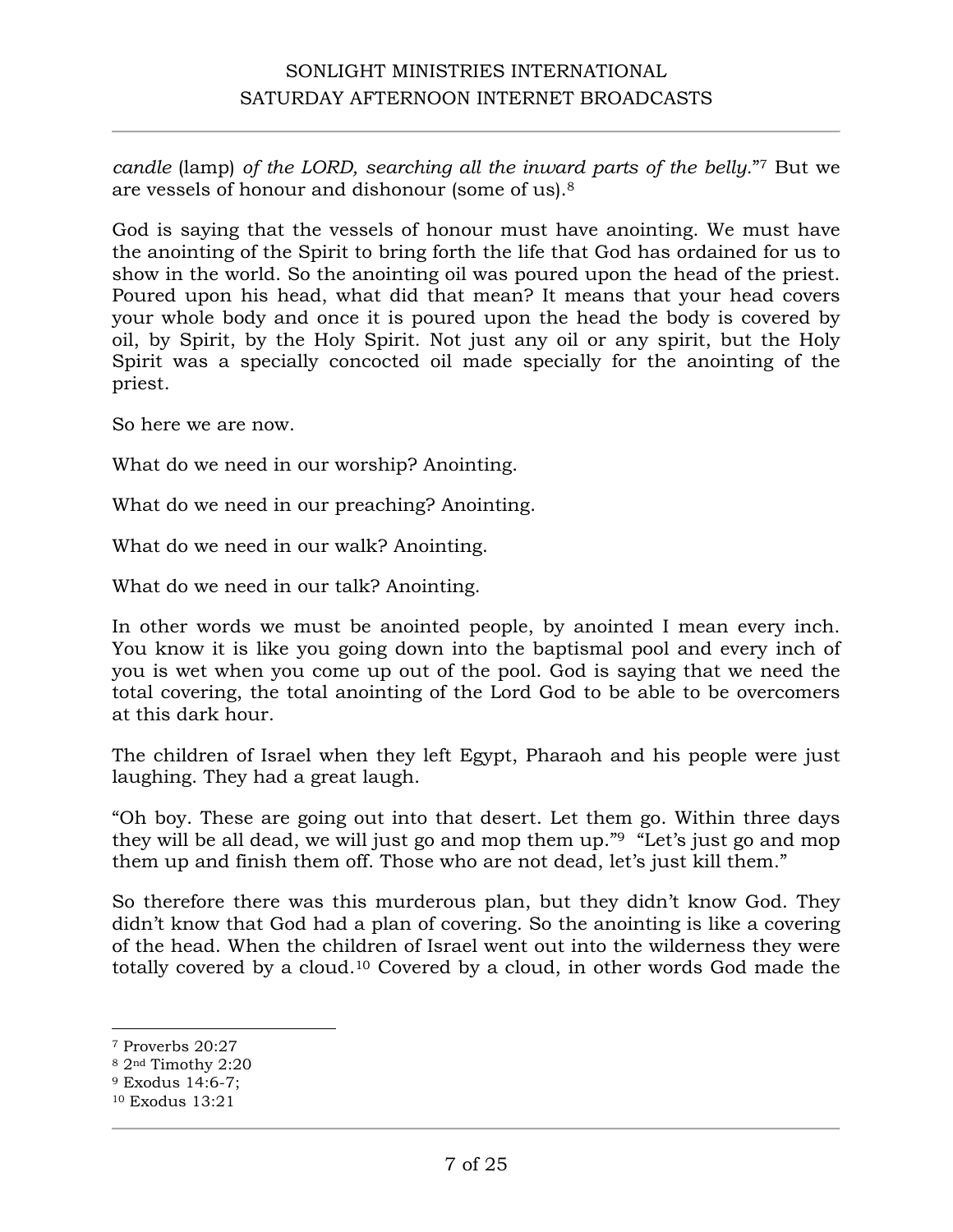desert into a comfortable walk, like in the afternoon walk. The cloud followed them.

You know in my imagination I see a sheep went astray. Sheep always goes astray. I see a sheep gone astray and the shepherd is now looking for his sheep. What he does, he looks up in the sky and wherever he sees a little cloud hanging over an area he knows that is where his sheep is. Because if God did not cover that sheep then you wouldn't have to look for him, he would be already dead by the time you get there because of the heat of the desert.

So Pharaoh sat back and laughed, "Let the fools go."

So they let the children of Israel go. After three days he said, "Well it is time we go and mop us. They must be all dead. Let us go and pick up the pieces."

A scripture here, Numbers 9 starting at verse 15, you know sometimes we talk and it sounds like you are just making up a story. "*And on the day that the tabernacle was reared up the cloud covered the tabernacle,* namely*, the tent of the testimony: and at even there was upon the tabernacle as it were the appearance of fire, until the morning.*" So it was no only cloud they had, they had electric light. I mean that is one way of putting it. They had like electricity that came on when the night came. It wasn't darkness, it was light. They had the light there. Verse 16, "*So it was always: the cloud covered it* by day, *and the appearance of fire by night.*" Verse 17, "*And when the cloud was taken up from the tabernacle, then after that the children of Israel journeyed: and in the place where the cloud abode, there the children of Israel pitched their tents.*" You see? So God Almighty covered them.

Pharaoh said, "Okay, let's go and take the prey now."

After three days he went out there and he not only found them well and hearty, but he found that they were ready to cross the Red Sea. When he saw that, now if Pharaoh had much sense he would have turned back and gone home, because he wouldn't have challenged that God, the God of Israel. But he was foolish enough to challenge the God of Israel and of course you know the rest of the story. They all were killed, but the people of God were under the cover of the cloud, the anointing, or the shadow of the Almighty.

When Boaz got up in the night he felt a woman at his feet, he took his mantle and covered her.11 Amen. So it is that God Almighty is preparing to cover His people in the time of trouble. There is a time of trouble coming down upon us which is greater than any other time that has ever come upon the human

<sup>11</sup> Ruth 3:9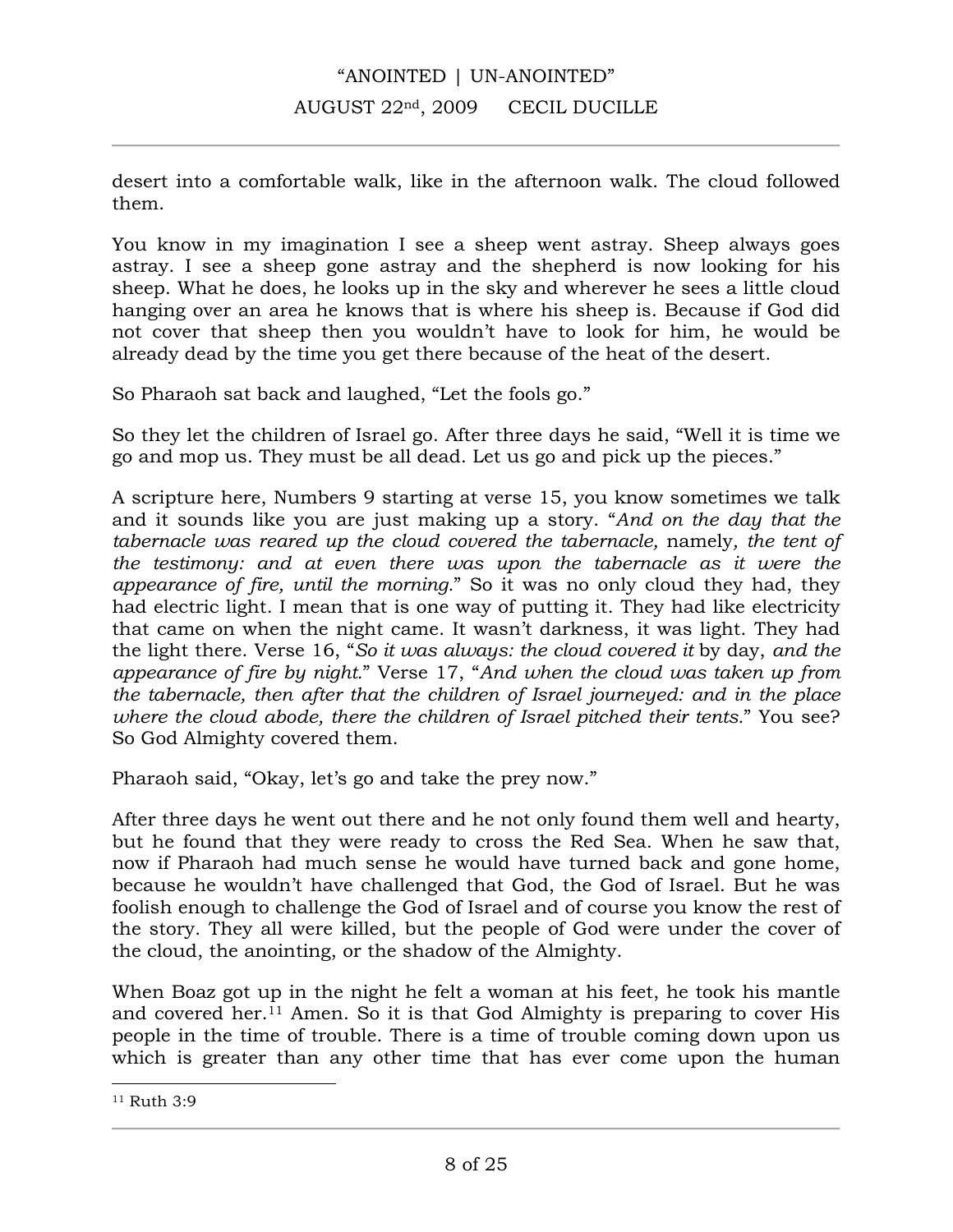race.<sup>12</sup> God Almighty is saying that He is our shield and our buckler.<sup>13</sup> He said, "*The sun shall not smite thee by day, nor the moon by night.*"14 He is going to cover us as Boaz covered Ruth. The whole of the Bible shows us where God is always covering or sheltering His people. The whole Bible is telling us that when the time comes God will stretch out His wings like a hen would gather it's brood under her wings.15 It is the anointing oil, that we as sons of God should look for the anointing oil that God Almighty has ordained to anoint people in the time of trouble. When it is needed He will cover us. "*He that dwelleth in the secret place*…" (we are talking about Psalm 91:1), "*He that dwelleth in the secret place of the most High shall abide under the* (covering) *shadow of the Almighty.*" Verse 2, "*I will say of the LORD,* He is *my refuge and my fortress: my God; in him will I trust.*" Verse 3, "*Surely he shall deliver thee from the snare of the fowler,*  and *from the noisome pestilence.*" Verse 4, "*He shall cover thee with his feathers, and under his wings shalt thou trust: his truth* shall be thy *shield and buckler.*" Verse 5, "*Thou shalt not be afraid for the terror my night…*" I want us to really listen to this because the terror is coming. God says, "(You) *Thou shalt not be afraid for the terror by night*, nor *for the arrow* that *flieth by day;*" Of course in those days it was a little arrows, today it is the big arrows, the missiles "*that flieth by day*". Verse 6, "Nor *for the pestilence* that *walketh in darkness;* nor *for the destruction* that *wasteth at noonday.*" Verse 7, "*A thousand shall fall at thy side, and ten thousand at thy right hand;* but *it shall not come nigh* (near) *thee.*" Verse 8, "*Only with thine eyes shalt thou behold and see the reward of the wicked.*"

God is saying that there is an anointing to come upon the church at a certain time. I tell you that I believe that the anointing is coming by degrees. As we need it it comes. As we need more more comes. As we need more more comes. There is a passage in Revelation 11 which tells us that a company of people which are anointed of God would have a special anointing at a specific time. Amen. Take for instance from verse 2, "*But the court which is without the temple leave out…*" Those people who are in the outer court away from God He said don't even measure them. "*…and measure it not; for it is given unto the Gentiles: and the holy city shall they tread under foot forty and two months.*" For three and a half years there will be a persecution that will be massive against those who are in the outer court. (I will soon explain what that means.) Verse 3, "*And I will give* power *unto my two witnesses, and they shall prophesy a thousand two hundred* and *threescore days, clothed in sackcloth.*" Now they are going to prophesy for three and a half years clothed in mourning. It won't be fun. It won't be fun and games at all, it will be mourning. "*I will give* power", in other

<sup>12</sup> Matthew 24:21

<sup>13</sup> Psalm 91:4

<sup>14</sup> Psalm 121:6

<sup>15</sup> Matthew 23:37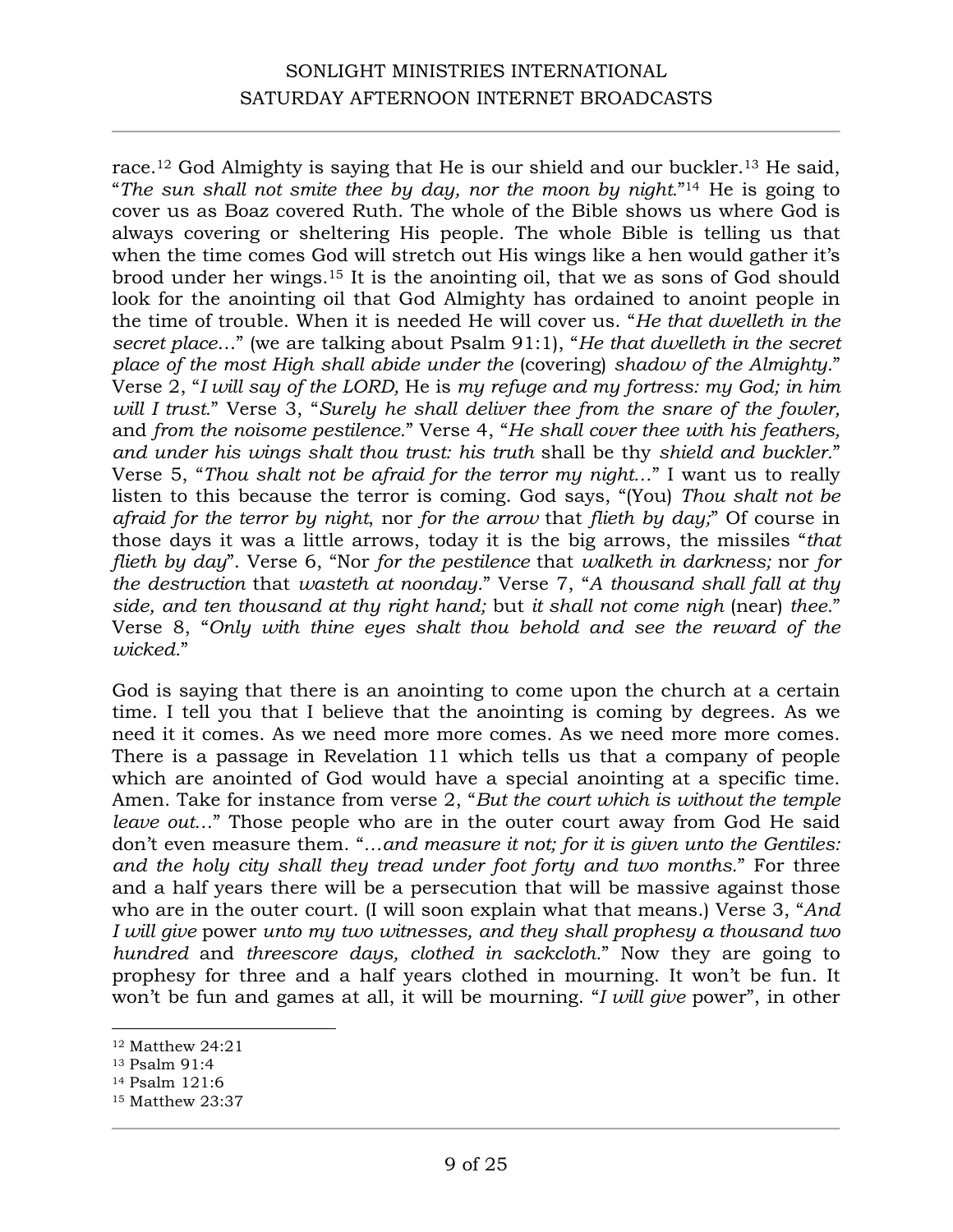words a special anointing is going to come upon the church, that one section of the church who are walking in the secret place of the most High. You know those who have fled into the holy of holies or in other words, those who are close to God.

You know, cut out all the mystery in the words and just say, "Those who are close to God."

"*And I will give* power *unto my two witnesses…*" Now we have had a lot of mistakes and errors of people preaching that they are the two witnesses and who are the two witnesses. God's two witnesses are always the Spirit and the Word. When God personifies it here, "*And I will give* power *unto my two witnesses and they shall prophesy…*" He is talking about a people possessed by the power of the Spirit and the Word going together you see. "*And they shall prophesy a thousand two hundred* and *threescore days*", which is three and a half years.

Now God is saying then that the church needs an anointing for every era. Come on now. In one era the church was anointed to take persecution, to be crucified, to be murdered. In another time now the church is coming to a point where they will be anointed "with power" of defense. Amen. Yes. They shall prophesy three and a half years. Revelation 11:4, "*These are the two olive trees, and the two candlesticks standing before the God of the earth.*" Verse 5, "*And if any man will hurt them, fire proceedeth out of their mouth, and devoureth their enemies: and if any man will hurt them, he must in this manner be killed.*"

So you can see that in this age that we are coming up to, it is an age where the manchild church will be possessed with the power of defense. Amen. Never before have we seen it except in the case of Elijah when he called down fire, except in the case of Moses.<sup>16</sup> Pharaoh's power, Egypt's power was nothing compared to that power being exhibited by Moses. Because when the Egyptians threw down their rods and they became serpents, they probably expected Moses to jump and be feared of the serpents. He (Moses) threw down his rod and his rod turned around and ate up all of their rods.17 He took it by the tail and his rod was no bigger. You could imagine that if a snake ate so many other snakes that it would have to show some kind of enlargement, wouldn't it? But the stick was the same, the rod was the same.

He picked up his rod and their rods were gone. That is telling me that God is saying that He took away their authority, their rods were their authority. He

<sup>16</sup> References: 2nd Kings 1:10, 12; Numbers 16:29;

<sup>17</sup> Exodus 7:12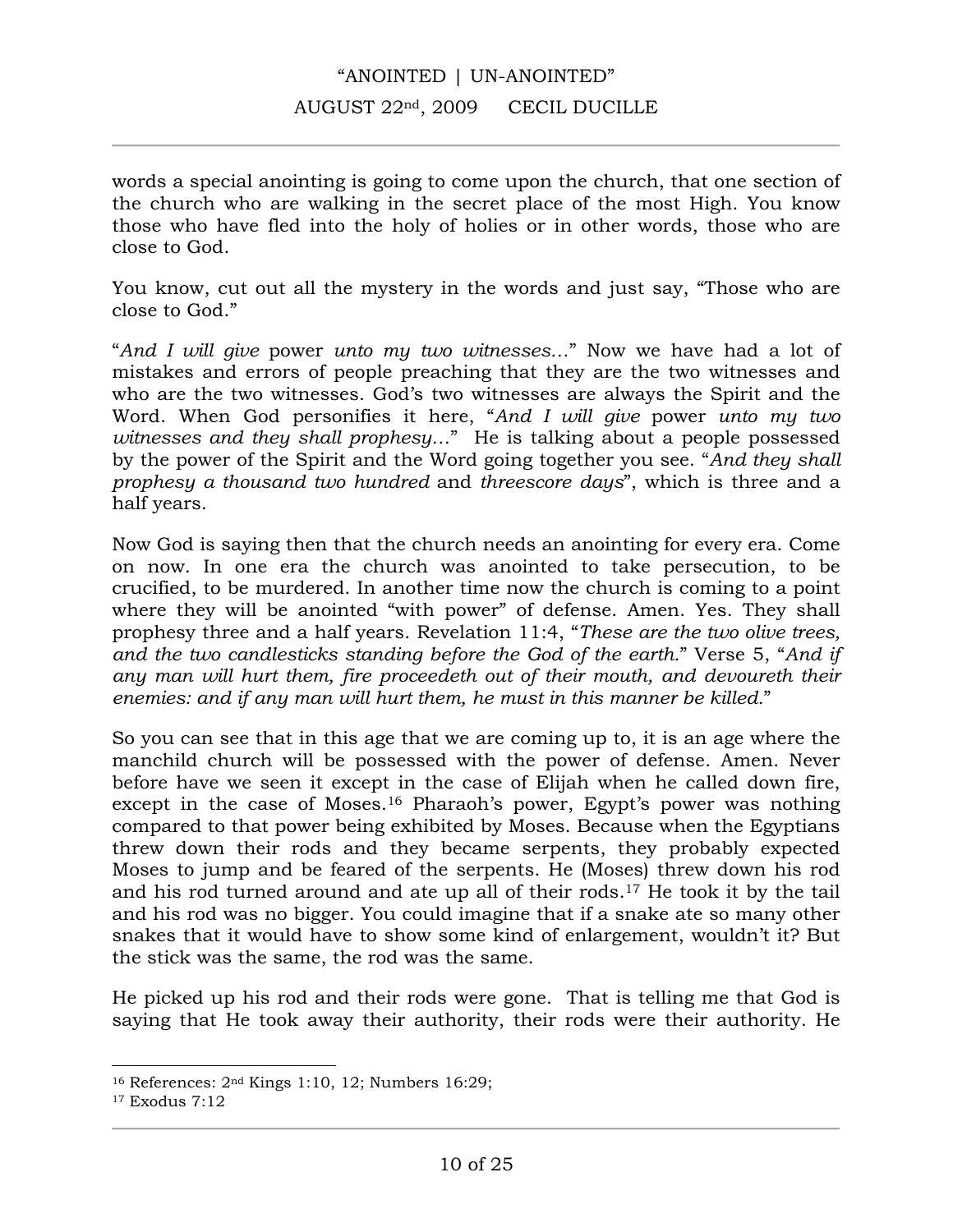took away their spiritual authority. They had to advise Pharaoh to let him go.18 But of course Pharaoh was hardened, his heart was hardened and he wanted to challenge God a little more and he went on until the death of the firstborn.

So the covering of God was over three million people walking out into the desert and God Almighty was going to cover them. All that is just to tell us that **our God is indeed God**. Yes. He is God. He really protects His people. He covers His people. He anoints His people.

So we see then that God is telling us something today: **We need the anointing of the Living God**.

"How do I get the anointing of God?"

Well let's look how they got it in the Old Testament. The priest would make a special concoction of oil and then he would pour it over the head of the anointed one and it would run down and cover him. So he would be protected by this anointed oil, that is the power of the Living God.

"Now how do WE get protected?"

God Almighty said, "…*Ye must be born again*."19 After you are born again you must submit to the Holy Ghost and be baptized in the Holy Spirit. Then after you are baptized in the Holy Spirit you must submit to the Holy Spirit and be baptized into Christ.20 Hallelujah. Then you would be in a place of safety. You would be in a place of safety in the anointing that breaks every yoke.<sup>21</sup> Yes. He says it is the anointing that breaks the yoke. The anointing breaks the yoke.

God Almighty says that, "Any kind of a yoke that is upon humanity is being broken by the anointing of God."

So we see that when Peter was in prison and they began to sing in the night the anointing of God came and broke their chains and set them free.22 The anointing breaks the yoke. Isaiah 10:27, "*And it shall come to pass in that day,*  that *his burden shall be taken away from off thy shoulder, and his yoke from off thy neck, and the yoke shall be destroyed because of the anointing.*" Amen. So the anointing oil breaks yokes. The anointing oil is the Holy Spirit. Amen. Do we understand that? The anointing oil is the Holy Spirit.

<sup>18</sup> Exodus 10:7

<sup>19</sup> John 3:7

<sup>20</sup> Galatians 3:27

<sup>21</sup> Galatians 5:1

<sup>22</sup> Acts 12:7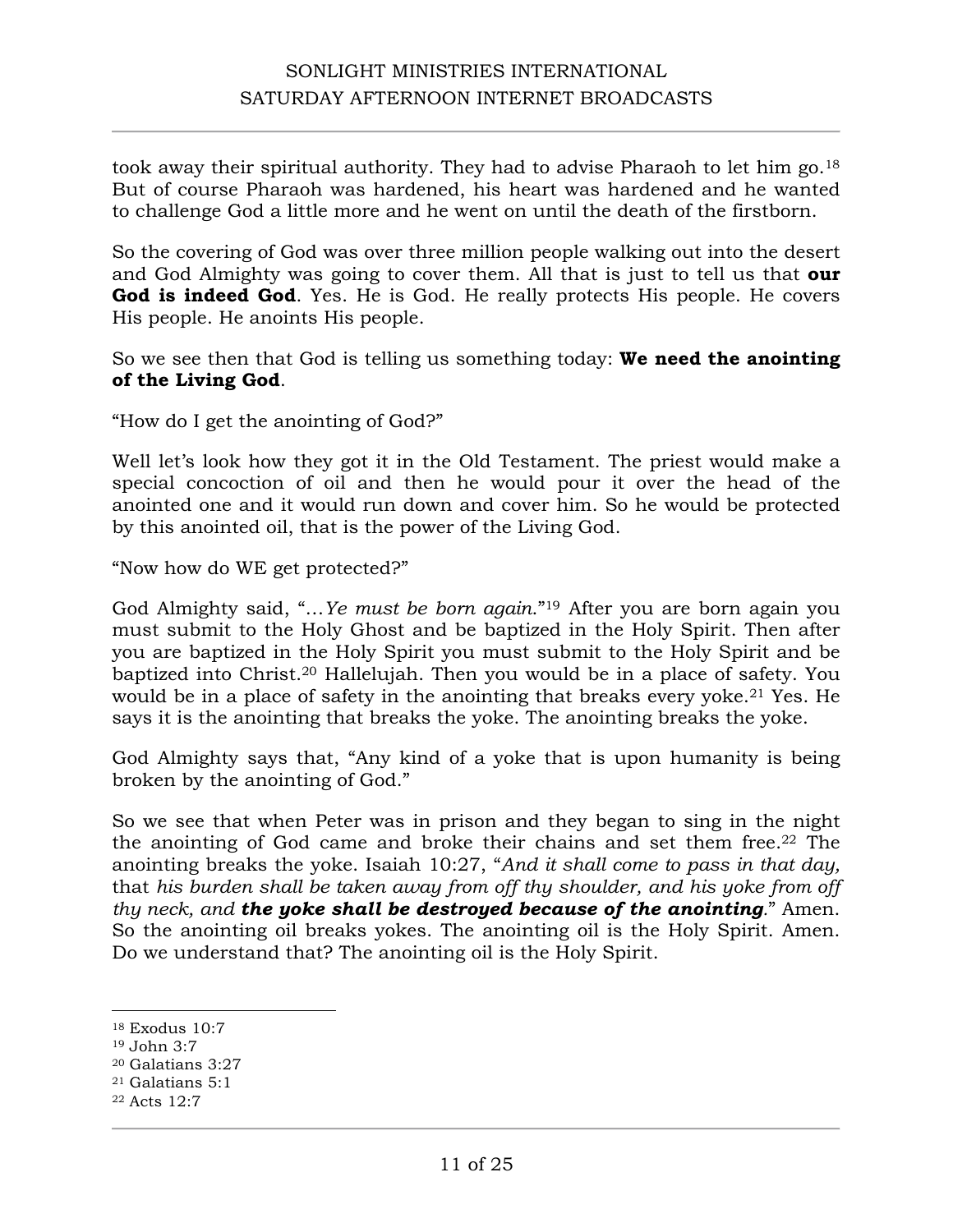"How do we get the Holy Spirit?"

We go back again. You accept Jesus Christ as Saviour. Then you are baptized into water. Then the Spirit of God, the Holy Spirit, Jesus Christ Himself baptizes you into the Holy Spirit. I want you to understand that, that the anointing oil is the Holy Spirit. The sprinkling of the oil on the head of the priest was a type of the baptism by oil. God is saying that we go through the whole process. We accept Jesus as our Saviour. We then are led by Jesus to be baptized into the Holy Spirit. Amen. When we are baptized in the Holy Spirit, the Holy Spirit covers us completely, just as the water covers a believer who goes down in water baptism. He must be totally immersed. When we are totally immersed in oil then the baptizer becomes the Holy Spirit. He was the substance into which we were baptized.

Then now He becomes the baptizer. He takes us to be baptized into Christ. "*Therefore if any man* be *in Christ,* he is *a new creature* (new creation)*: old things are passed away; behold, all things are become new.*" Saith the Lord God. That scripture is from 2nd Corinthians 5:17. Amen. Verse 16, "*Wherefore henceforth know we no man after the flesh: yea, though we have known Christ after the flesh, yet now henceforth know we* him *no more.*" What are we talking about? We are not talking about knowing a man now physically. We are talking about knowing the Spirit of God in the man. When you meet a minister you are meeting actually two persons, you are meeting a man and you are meeting a ministry. When he is in the Spirit and ministering it is all God. Verse 17, "*Therefore if any man* be *in Christ,…*" IN Christ, I want you to notice carefully that terminology. "*Therefore if any man* be *in Christ,* he is *a new creature* (or creation)*: old things are passed away; behold, all things are become new.*" Amen. "…*All things are become new*" when you are **in** Christ Jesus. That means to say baptized into Christ. First of all you are baptized into oil, or into the Holy Spirit. Now you are baptized into Christ and you become a new creation. Amen.

God Almighty is leading us step by step into the new era. Remember the reason why things are apparently seeming calm now and we are not having a terrible war going on is because God has shortened the time of the war and is holding back the enemy. Now the enemy is being held back for one reason and the reason is that God is anointing His people in their foreheads. In other words He is baptizing you in oil in a place where you will be safe. Baptizing us in oil, covering us.

He said in Revelation 9:4, "*And it was commanded them that they should not hurt the grass of the earth* (the low-down Christian)*, neither any green things, neither any tree* (even the lofty ones)*; but only those men which have not the seal*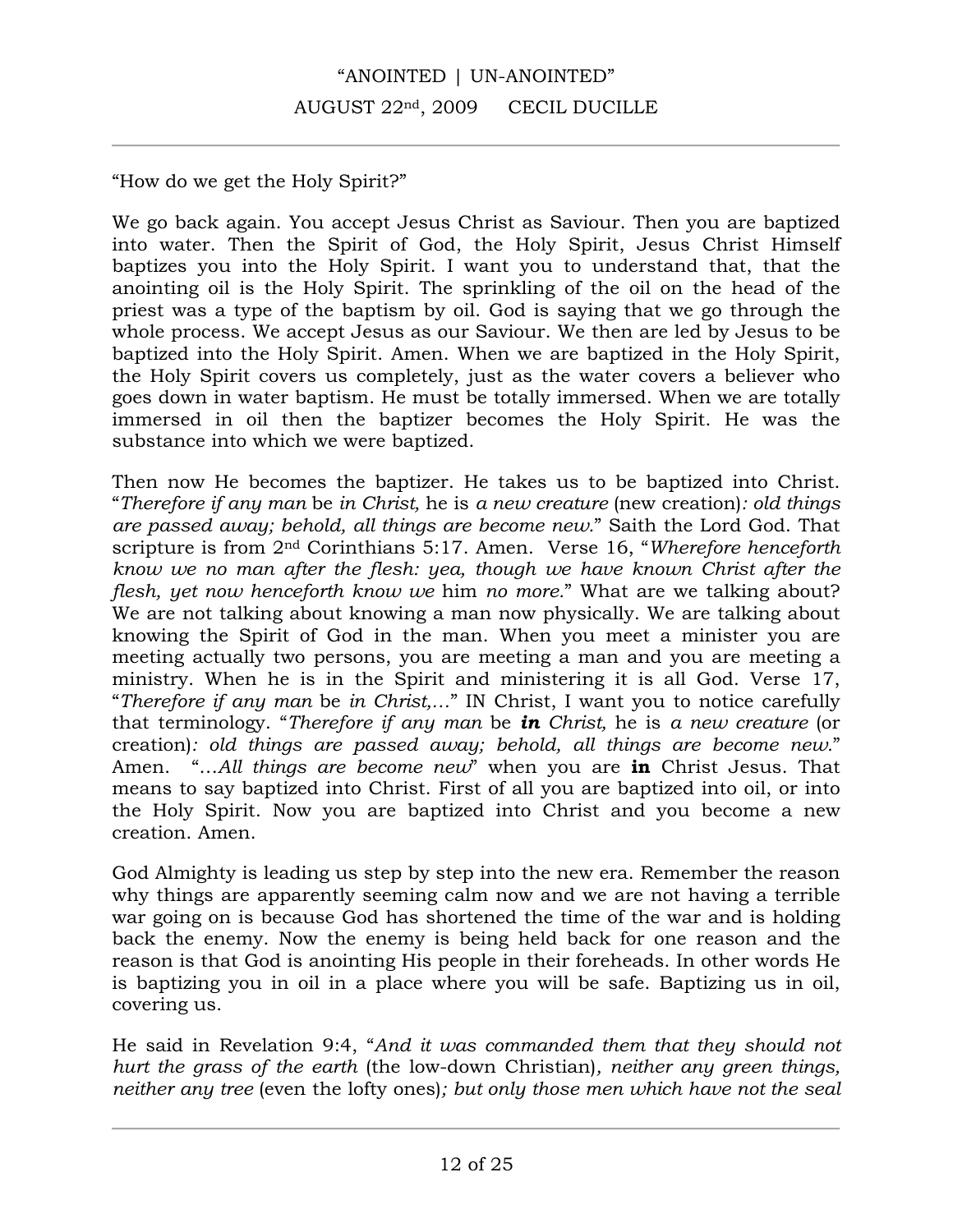*of God in their foreheads.*" All right, but then before that in Revelation 7:3, we see a fifth angel rising up and we see the fifth angel saying the same words. Verse 2, "*And I saw another angel ascending from the east, having the seal of the living God: and he cried with a loud voice to the four angels, to whom it was given to hurt the earth and the sea,*" Verse 3, "*Saying, Hurt not the earth, neither the sea, nor the trees, till we have sealed the servants of our God in their foreheads.*" So those who have the seal of the Living God will not be touched. They can't touch them until God is ready to wind up everything.

So then we are seeing that the seal of the Living God is tantamount to or equal to the anointing oil that is put upon the head of the priest, the covering. You know the little song that says:

*Cover Me, Cover me*

*Let the life-blood of Your body flow through me*

God is at this moment, hear me now brethren, at this moment God is anointing His people with oil. He is anointing us to be covered by the Spirit of the Living God when destruction comes. We will be among those that survive, because we must be alive to do that last job. Remember the last job is the destruction of death itself. The destruction of death, the only proof of immortality, of life over death is death. That when death has done it's job – you ask him, "*O death, where* is *thy sting? O grave, where* is *thy victory?*"23 After he did his best – so death has to be conquered. So because death has to be conquered by a people, there are some people who must be spared in spite of any kind of destruction that is coming on earth. So God is now anointing people in their minds, in their foreheads, covering us in our minds so that we will not be hurt by the destruction that comes, that "*wasteth at noonday*" or the "*terror by night*".24 We will not be hurt.

God Almighty is therefore pleading with His people. "Come in and be anointed."

"Come in and be one of those that are anointed with oil, like how the priest would come and offer himself up and they would anoint him with oil."

"Come in and let God Almighty anoint you with oil so that you will be among those that are preserved unto the final battle."

<sup>23</sup> 1st Corinthians 15:55

<sup>24</sup> Psalm 91:6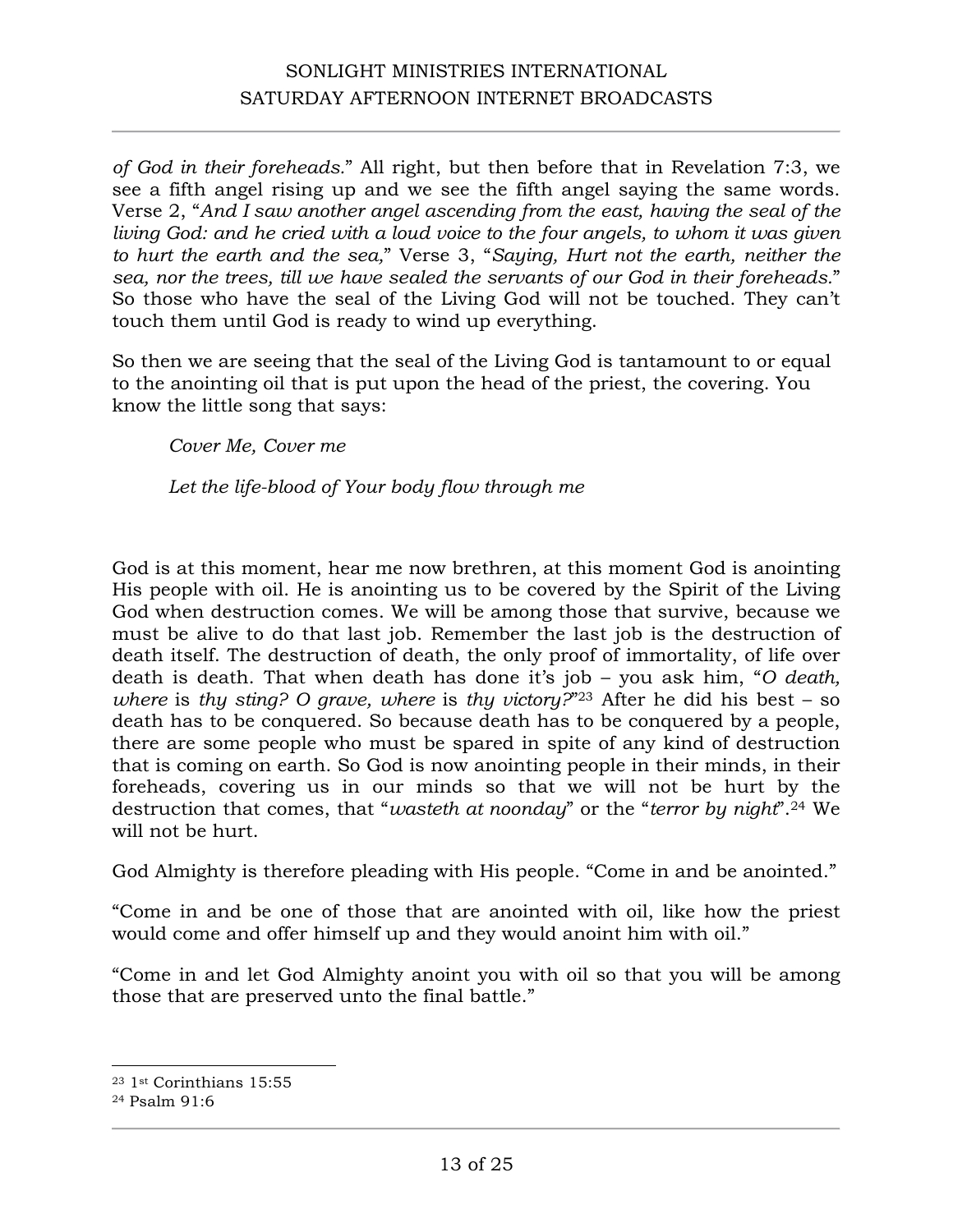# "ANOINTED | UN-ANOINTED" AUGUST 22nd, 2009 CECIL DUCILLE

Amen. Because there is a final battle that must occur between good and evil and at last evil will be put down. So we are being anointed now, because before the darkness comes you had better be sure that you have the anointing of God upon you. So the same anointing that is spoken as Jesus said, "*…The words that I speak unto you,* they *are spirit, and* they *are life.*" The same anointing that brings forth the Spirit and the Life in the individual person/preacher, the same anointing is the one that is going to preserve us unto this day of destruction that is about to come. God is therefore introducing us to the anointing.

Now when you look at the messages that you are receiving from churches and the preaching that goes on. Tomorrow is a church day and so many people are going to be going to church to sit down to listen to a preacher preach. When you think of it, maybe three-quarters of those preachers are not anointed preachers. Three-quarters of those preachers are preaching because they learned what to say and they are preaching according to their homiletics and their studies that they have studied and their sermons that they have written and placed down ready to give. That is **not** anointing.

Anointing comes, now the other twenty-five per cent are those who hear from God and speak the Word of God according to what God wants the people to hear, according to what God wants you to have and be delivered. So that twenty-five per cent, of course the percentage is much less, because less people go to hear anointed ministry than those that go to hear non-anointed ministries. It is a paradox, but you will find that most people want to hear the ministry that is not anointed. Because it seems to me that the anointed ministry strikes you at the heart. It comes right in probably where there was darkness – it hits the darkness and there comes light. Where there was trouble – it will hit the trouble. Some people of course do not want you to touch their business so they are without the anointing.

But God is saying that there is an anointing. There is an anointing that breaks the yoke. Hallelujah. That breaks the yoke of His people according to His will.

I will read to you from 2nd Timothy 4:2, "*Preach the word; be instant in season, out of season; reprove, rebuke, exhort with all longsuffering and doctrine.*" Verse 3, "*For the time will come when they will not endure sound doctrine; but after their own lusts shall they heap to themselves teachers, having itching ears;*" Verse 4, "*And they shall turn away* their *ears from the truth, and shall be turned to fables.*" Hallelujah. That is the condition we are facing now in the world and in the church. Amen. Looking at 2nd Timothy 3:12, "*Yea, and all that will live godly in Christ Jesus shall suffer persecution.*" Verse 13, "*But evil men and seducers shall wax worse and worse, deceiving, and being deceived.*" Verse 14,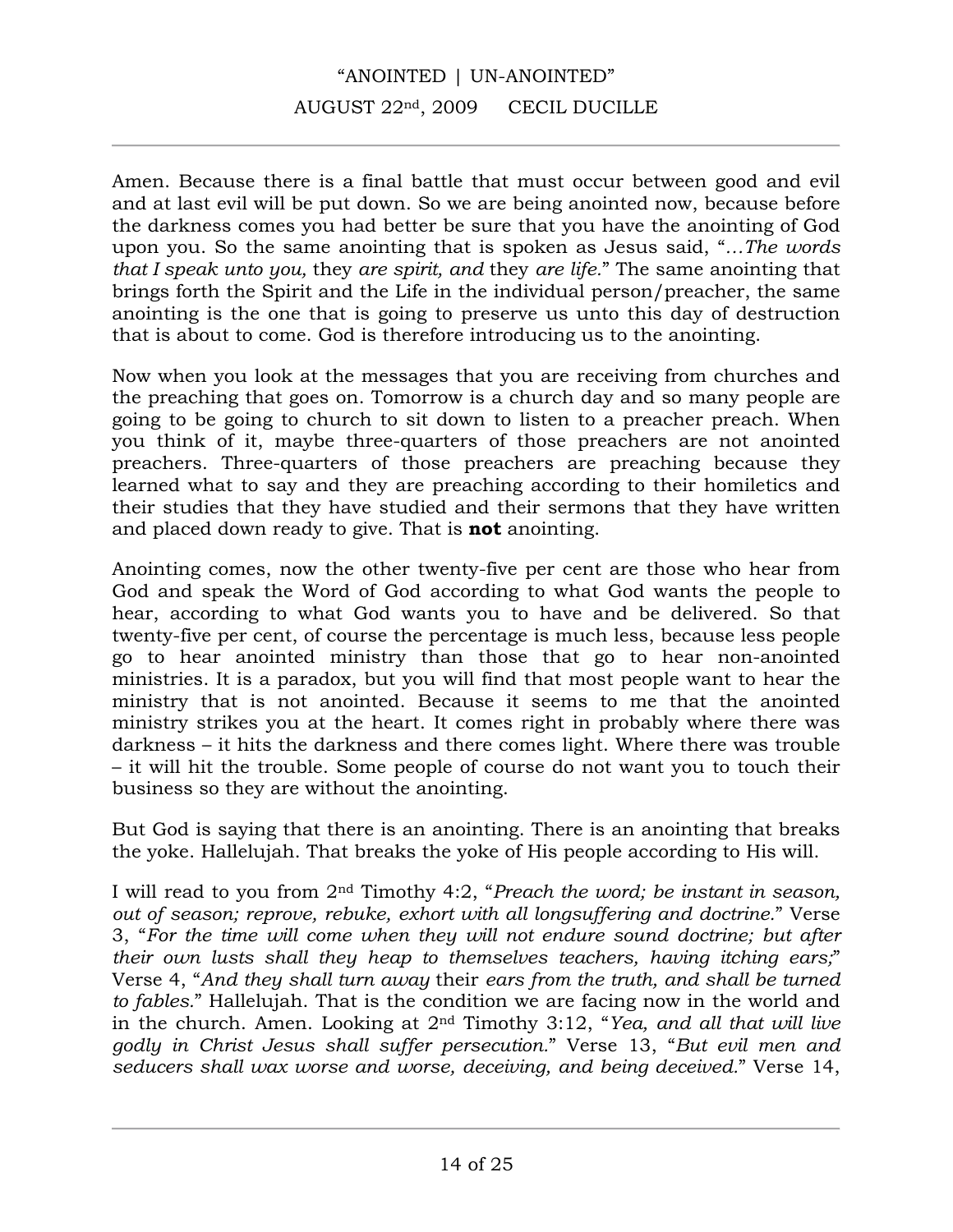"*But continue thou in the things which thou hast learned and hast been assured of, knowing of whom thou hast learned* them;" Praise be to God.

The anointing therefore is the covering, the covering is God. God is in the troubling of the waters, therefore plunge in.

You can imagine when Pharaoh looked and saw the children of Israel going through the water. The water was piled up on two sides like two mountains. The people were running their cattle and everything between those two mountains of water. Now anybody with sense would not challenge such a God, but Pharaoh was hardened and stupid. So he plunged in there after them hoping that his chariots would catch up with them. You can imagine, they had children, they had cattle, things must have been moving very slowly. Yet he estimated that he could gallop with his swift horses and catch them in the middle of the water before they get out.

He must have thought to himself, "Now I've got God in a box, because God can't get them out of there before I get them."

So he rushed his forces in, but guess what? His chariot wheels began to come off.25 The Bible says that the angels began to knock his wheels off his chariots. So he got bogged down and he started a repair shop right between the two mountains of water. Had he enough sense to run some of them might have been saved, but they were all drowned because God is God. "*…The anointing which ye have received … teacheth you of all things,…*" and "…*he will guide you into all truth…*"26 The people of God shall "…*walk in the light, as he is in the*  light..." and the anointing shall be in us as part of our lives.<sup>27</sup> As something that will guide us and keep us and deliver us and teach us.

God is saying now, "Seek the anointing oil."

Seek God's anointing oil.

Don't just said, "Well it is all right. If God does He does it."

No, no. You go to listen to a message. Make sure you go to listen to someone who is anointed, anointed of the Lord God. Some people are anointed of the Devil. I have heard them. I have seen them. They know how to scream and how to carry on and how to keep you interested. But the anointing oil that God anoints His church with it is an oil that is made in heaven. God taught the priest how to make the oil, it had to be made in a special way or else it was not

<sup>25</sup> Exodus 14:24, 25;

<sup>26</sup> References: 1st John 2:27; John 16:13;

<sup>27</sup> 1st John 1:7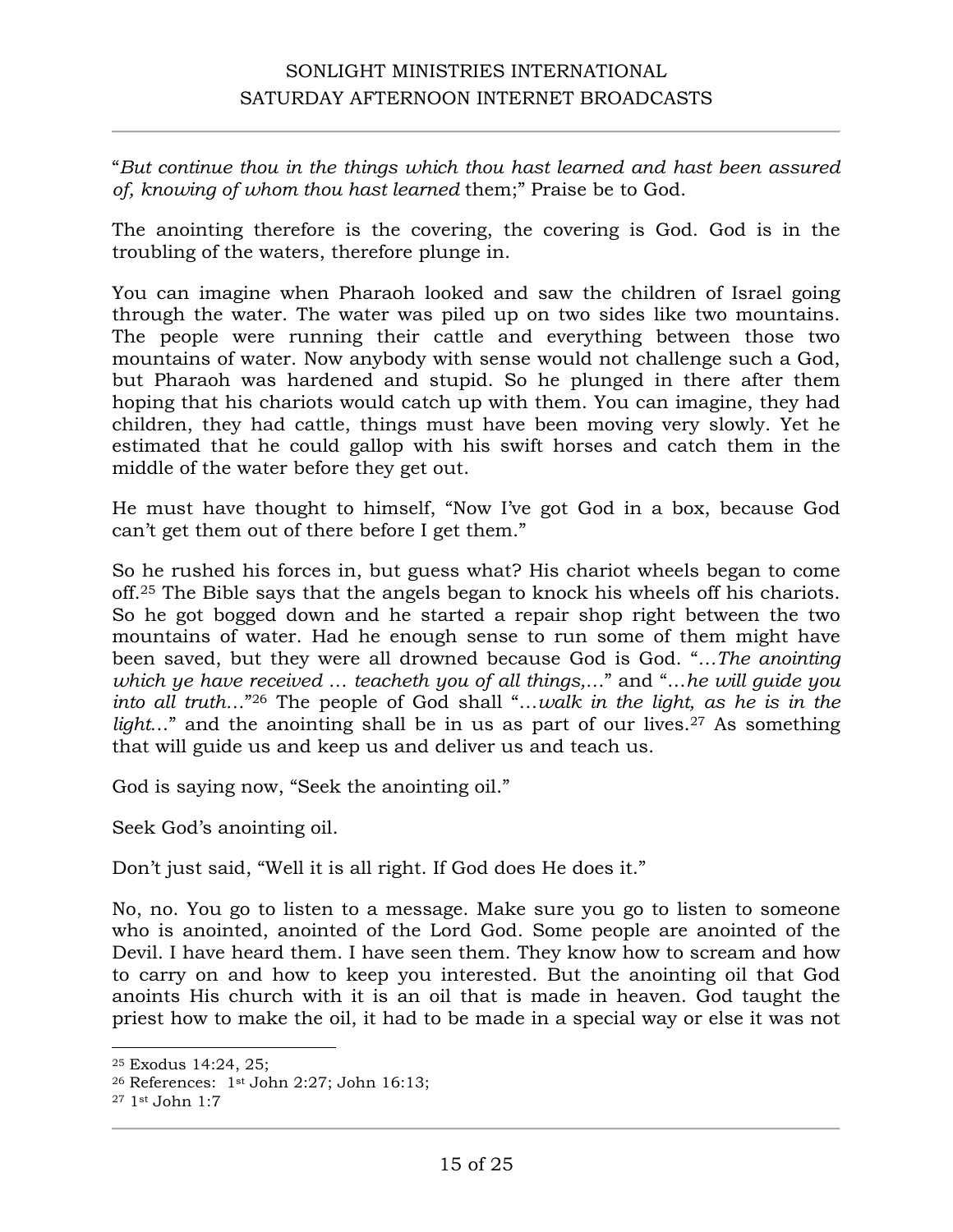going to be accepted of God. This means to say that the Holy Ghost from heaven, or the Holy Spirit from heaven is the only One whose anointing oil is acceptable in the church or in the things of God.

Therefore God is speaking to us directly today, He said, "…*If ye will hear* (My) *his voice, harden not your hearts….*"28 The anointing oil is what we do need now, in other words the Holy Spirit. Jesus said, "I must go and I will send you another Comforter, even the Spirit of truth. He will teach you all things and he will lead you into all truth.29 We look at John 14:25 going down, "*These things have I spoken unto you, being* yet *present with you*." Verse 26, "*But the Comforter* (the anointing oil)*,* which is *the Holy Ghost* (Holy Spirit)*, whom the Father will send in my name, he shall teach you all things, and bring all things to your remembrance, whatsoever I have said unto you.*" Verse 27, "*Peace I leave with you, my peace I give unto you: not as the world giveth, give I unto you. Let not your heart be troubled, neither let it be afraid.*"

God speaks to us in many ways, but I tell you something, a secret here. When God is speaking to you with the anointing you feel it inside. If you have the Lord in you, if you have the Holy Spirit in you It is going to be "…*deep calleth unto deep…*"30 When the Holy Spirit moves there is something that moves inside of you. That is the true anointing oil. Believe God and walk in truth and you will never fail. God speaks to us in many ways, but remember the anointing is always there. If it is the Holy Ghost speaking to you check out the things that you receive. Somebody said something and you must do so and so and so. Consider, was this God speaking, or was this the enemy speaking? If it is the Spirit of the Living God the anointing shall touch you inside, because it is your spirit, your anointing in you receiving the anointing from outside. That is why it says, "no man should teach you". There is no psychological teaching teaching you. That is not what we need. We need "*…the anointing which ye have receive of him abideth in you and you need not that any man teach you: but as the same anointing teacheth you of all things, and is truth, and is no lie, and even as it hath taught you, ye shall abide in him.*"31 Praise be to God.

So let us close on this point, that the anointing oil of God is part of our daily life. We need the anointing in all things. Don't forget that the foolish virgins had no oil in their vessels. Let us get the oil that is in the lamp or the Holy Spirit that is in my spirit, let me get that Holy Spirit in my soul. So the anointing oil of God is designed to come into the soul of man and to make a habitation for the Living God.

<sup>28</sup> Hebrews 3:15

<sup>29</sup> References: John 14:26, 15:26, 16:13;

<sup>30</sup> Psalm 42:7

<sup>31</sup> 1st John 2:27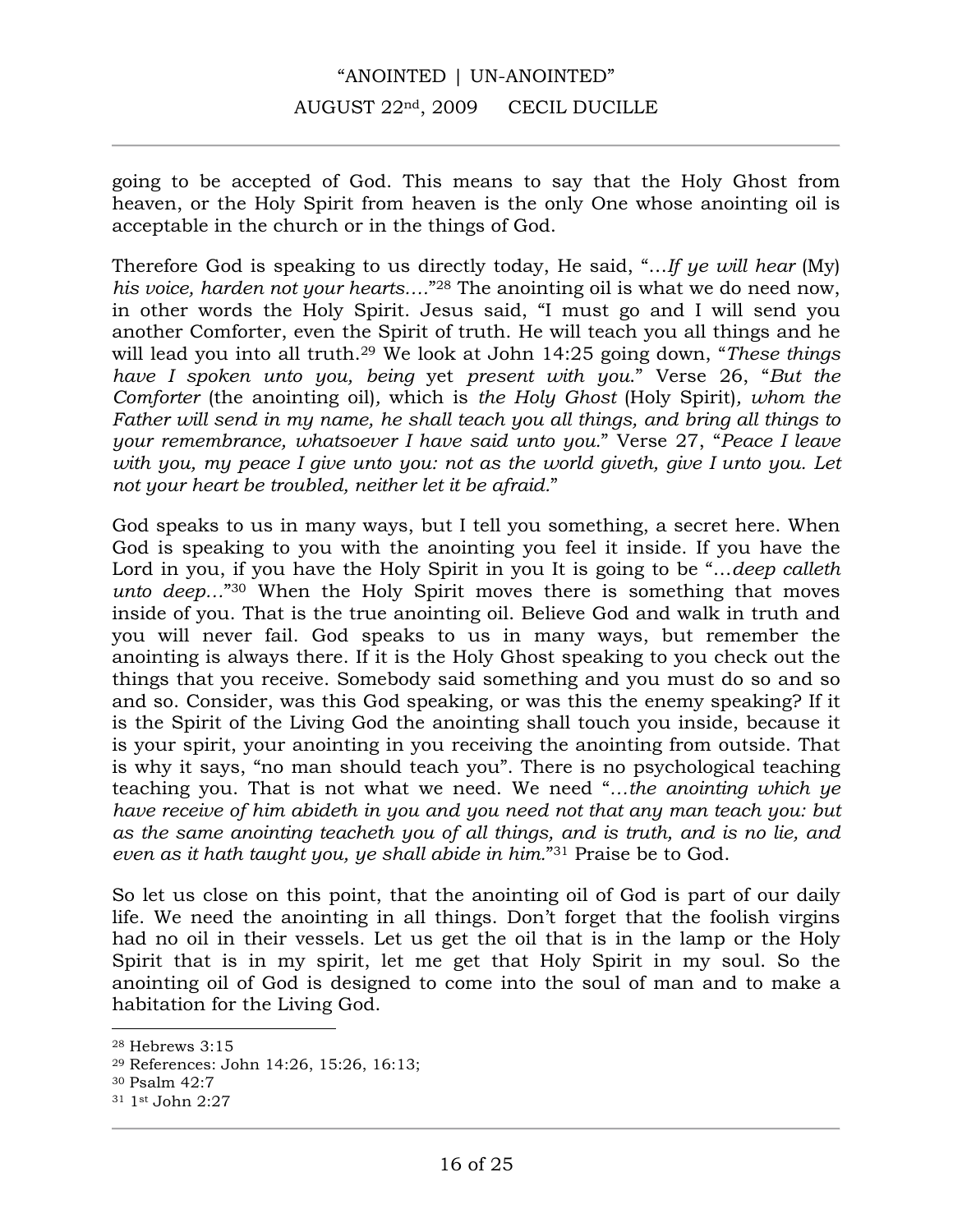Well God bless you brethren in the name of Jesus. Amen.

~~~~~~~~~~~~~~~~~~

QUESTIONS & ANSWERS:

Brother Gary Sonmore: Amen. Praise the Lord. Hallelujah. Glory, glory. Well much there today again and it is a very precious Word. You know we hear words on the anointing, on the Holy Spirit, the baptism, these type of things, I just pray again that these words would become fresh even as fresh anointing, even as a fresh oil upon our heads today. You know, that we could put aside even the preconceived concepts.

But that we can say, "Lord re-baptize us, refresh us today with Your anointing oil. Teach us again what Your Spirit is wanting to say. Go deeper within our souls, within our hearts and rebirth this Word of You Holy Spirit, of Your anointing."

Because we certainly need it. I believe that we all have been anointed to a degree, but there is a new thing that God is wanting to do, not a new thing in "something new", but it's greater, it is a new greater work that God is wanting to do and to birth within us and upon us. Hallelujah. Praise the Lord. Praise the Lord.

Let us try to go to questions again. I apologize to those on the prayer line, we are not hooked up for questions on the prayer line today, but we are on the internet as far as sending them through the e-mail. We can take a few questions here before we conclude and again that would be e-mails to info@smintl.org . We will take those here in just a minute. We will see if there is any that have come in.

Let's see here, just a couple of thoughts that I had here about this. The oil which is the representation of the Holy Spirit, he didn't just anoint his feet, or didn't just anoint his hand or his shoulders per say, but he started at the top. He anointed his head which again I believe would speak of the mind first of all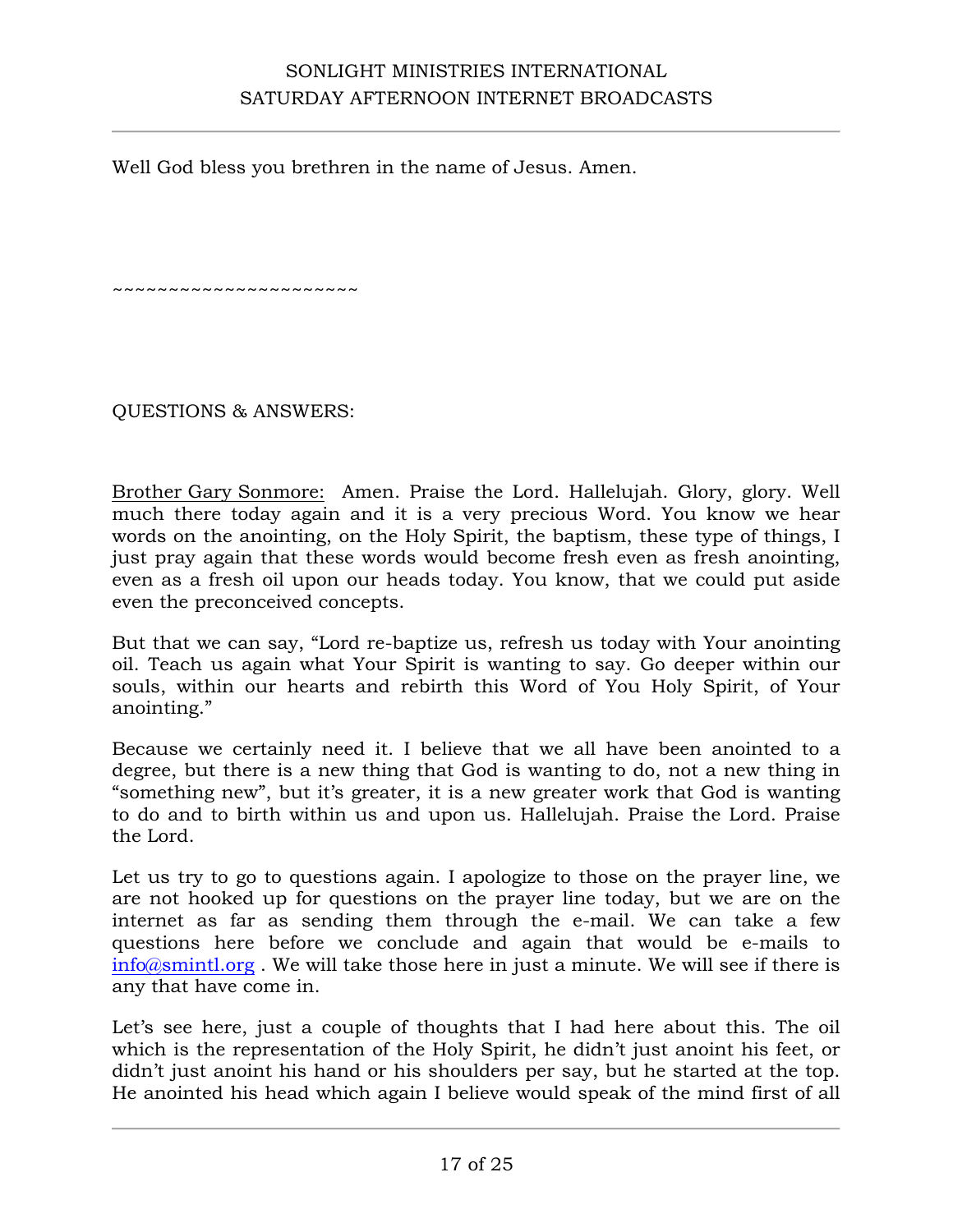and it ran down and I believe it covered his body there and even got all the way to his feet. I believe it was a complete saturation.

I worked with a gentleman who actually processed motor oil and it had a certain formulation for vehicles. He used to put an additive in oil and sell it. One of the sayings that he would talk about, he would say:

"There is no such thing as a little bit of oil."

Meaning that oil has a way of just spreading and getting in every nook and cranny and that is why it is used as a lubricant because it just spreads everywhere. Brother Cecil here when we first connected before the broadcast, you rang my phone here and my hands were full of grease. I was trying to put together this little devise and I was having difficulty even turning on my phone to answer you because it was just full of grease and it was all slippery and difficult. Oil has that tendency to spread and I think that is a truth as well.

Let us pray that as God re-anoints us and re-touches us that we will just let this oil cover us completely from head to toe and there would be no spot of flesh that is not saturated with this precious anointing oil. Hallelujah. That is just a thought more than a question there.

Let me see if I can get a few questions here again. Hallelujah. Here is one question that is come in from the internet:

Question 1: If after seeking God concerning a problem that one has and God reveals that the particular problem is being perpetuated through sorcery. What should be the next move that one should take? Do we go on trying to cast off whatever has been done in the spirit? Or do we ask God to show us what to do?

Brother Cecil duCille: Well we have the power. He said, "I give you power over the power of the enemy."32 If He has given us the power then we should use it. If it is persistent then we should get more power, get more people, get more brethren to pray with us. If there is a problem then we should go to Jesus and ask Him why there is a problem when the Word clearly stated that we have the power to cast out demons and whatever else. So there is no power on earth

<sup>32</sup> Luke 10:19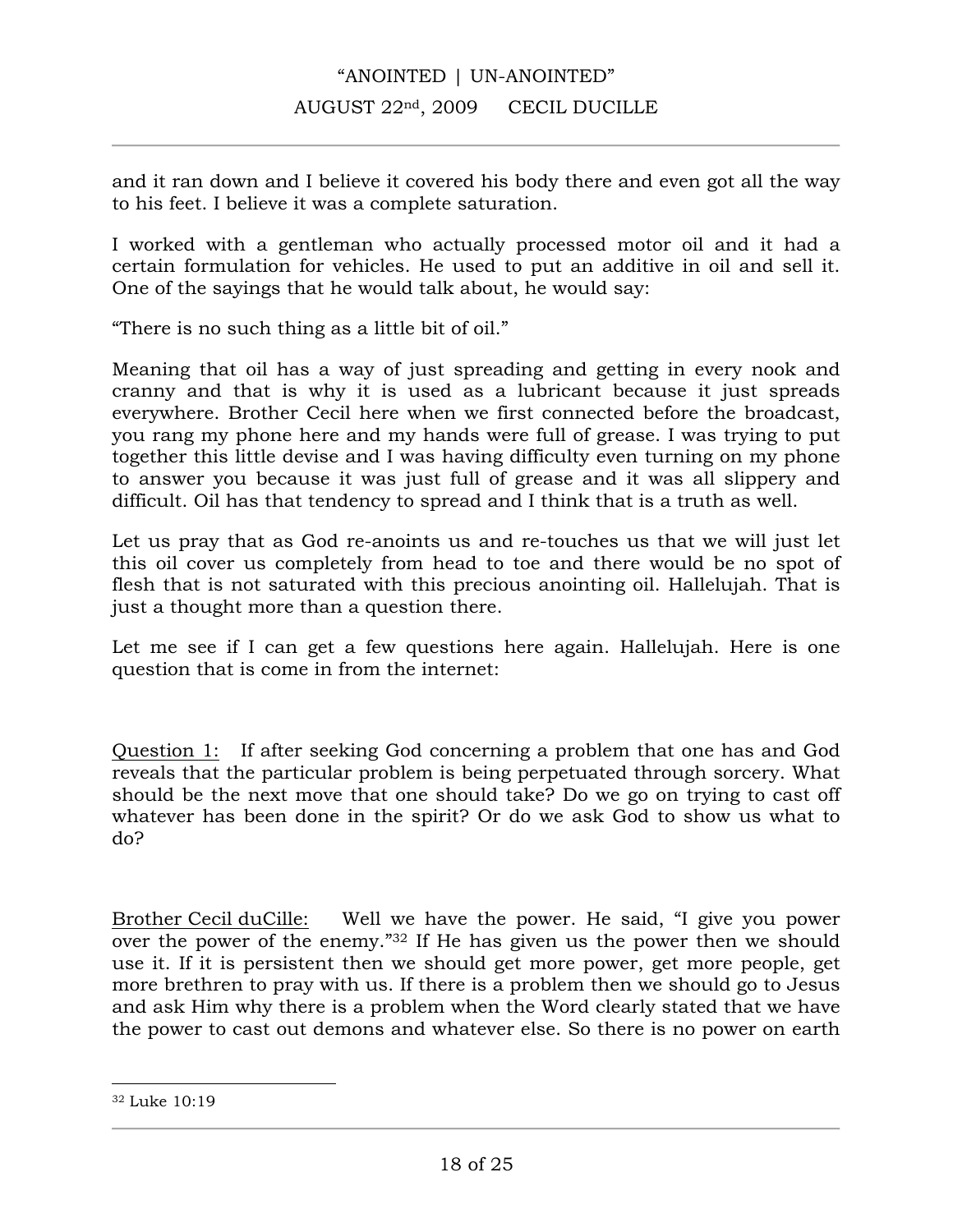that is designed to conquer the Christian. So we should definitely use what we have and if it is not sufficient we call for more.

Brother Gary Sonmore: You spoke initially of the oil, but then you also eluded to the blood. There are scriptures in Leviticus that speaks of the oil and the blood being used to anoint. Then you spoke of anointing the altar, the altar being covered with gold. Actually that gold which speaks of deity of course, it is also an anointing. It kind of hit me and I don't fully have a handle on it right now, but I believe again there is something in that. Those articles or that furniture they were covered with gold and then also with blood and with oil – those three elements. So it was a full baptism. I believe in each of those elements you have the representation. You have in gold the Father, the blood of Christ and the oil of the Holy Spirit so it speaks of the trinity there. Hallelujah.

I think that even as those pieces of furniture, I'm thinking of the ark again that was made out of wood, the table was made out of wood and they were overlaid with gold. This speaks of the humanity of ourselves needing to be overlaid with that gold and sprinkled with that blood and anointed with that oil. Hallelujah. I believe in that there is a protection that covers us even as this brother here was asking in his question. We need to be covered. If we are being persecuted or hit we can call upon the blood and the Holy Spirit, the anointing and the righteousness that is in that gold, that purity. Hallelujah.

Let me check again for any other questions here. One question here:

Question 2: You spoke of the covering or the hiding place and then you spoke of persecution coming – how do you reconcile these two things? Will we only behold the destruction or will we be a part of that?

Brother Cecil duCille: We will be a part of it. In other words it says that we will be ministering in sackcloth and ashes. I noticed that God is moving people from place to place at this time. The brethren should be very very sensitive if the Spirit is speaking to them to move to some other location, because God is moving them because He doesn't want them to be a part of it. It says, "…*Come out of her…that ye receive not of her plagues* (sufferings)."<sup>33</sup> So some of us God is moving out of certain places into other places and we must be very sensitive.

<sup>33</sup> Revelation 18:4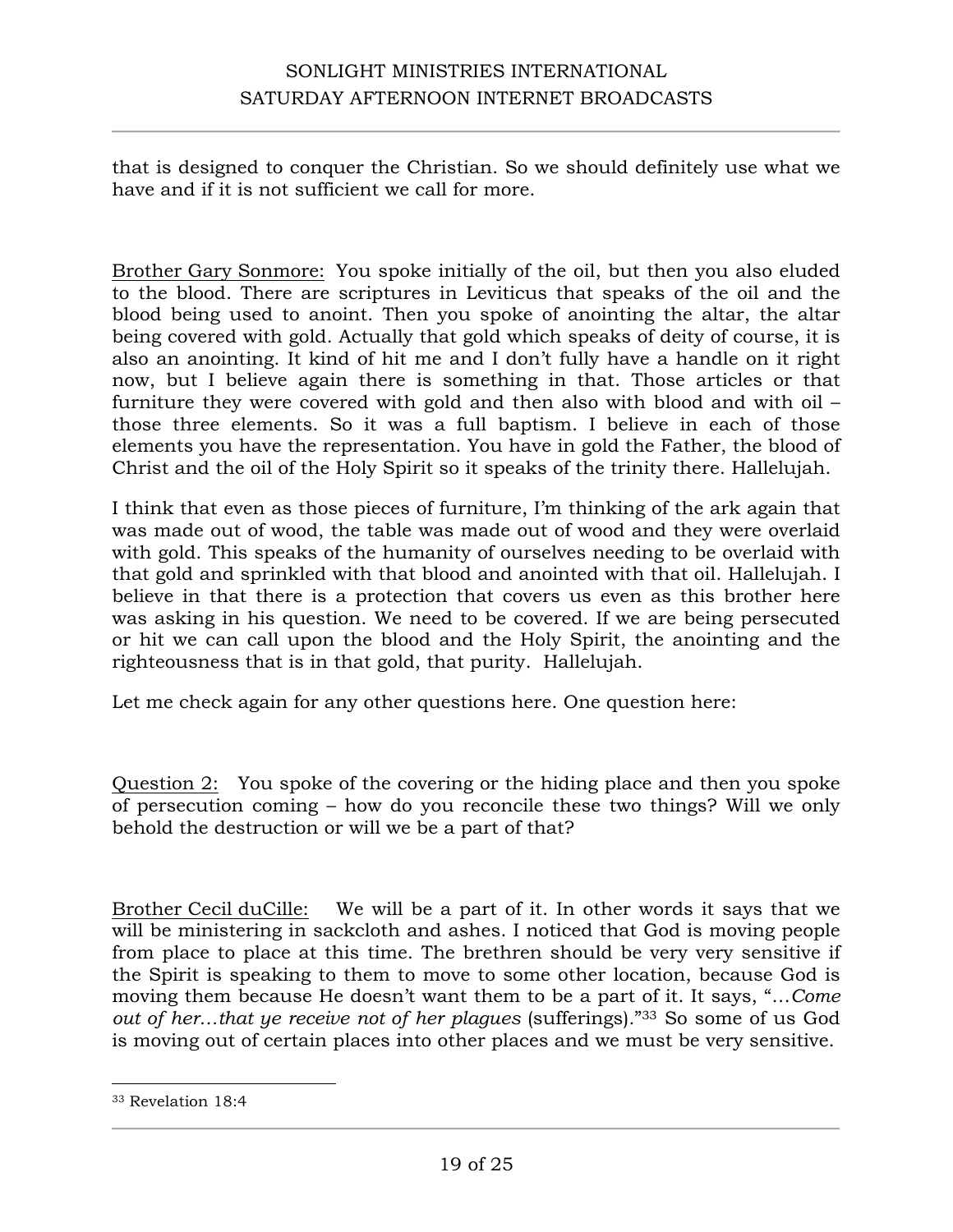So the question was if we are part of the suffering?

Brother Gary Sonmore: Well it is kind of to try to reconcile those two elements. You spoke of a covering again, or a place of protection and you read in Psalm 91:8, "*Only with thine eyes shalt thou behold and see the reward of the wicked.*" and God hiding us and covering us. Then you also spoke of the persecution in today's broadcast and in the past, speaking even of some that will go through martyrdom. So how do you reconcile these two elements?

Brother Cecil duCille: Well it is God that takes care of us and I see God moving us from place to place and putting us in certain positions and conditions that we will be safe. So I must believe that God is taking care of our safety and that we will behold, some of us will be close enough to see some of the destruction that is going on, but He says He will deliver us out of it all.

Brother Gary Sonmore: Amen. Here is another question.

Question 3: Is there only one anointing of the Holy Spirit or can there be multiple anointing or multiple fillings? That is the first part of the question.

Brother Cecil duCille: I believe that there is one filling and multiple anointing.

Brother Gary Sonmore: The next question:

Question 4: Then is there a greater anointing or is it just one anointing?

Brother Cecil duCille: No, the anointing is pertaining to the situation. If God wants to anoint you for this position or for that – do you remember when Saul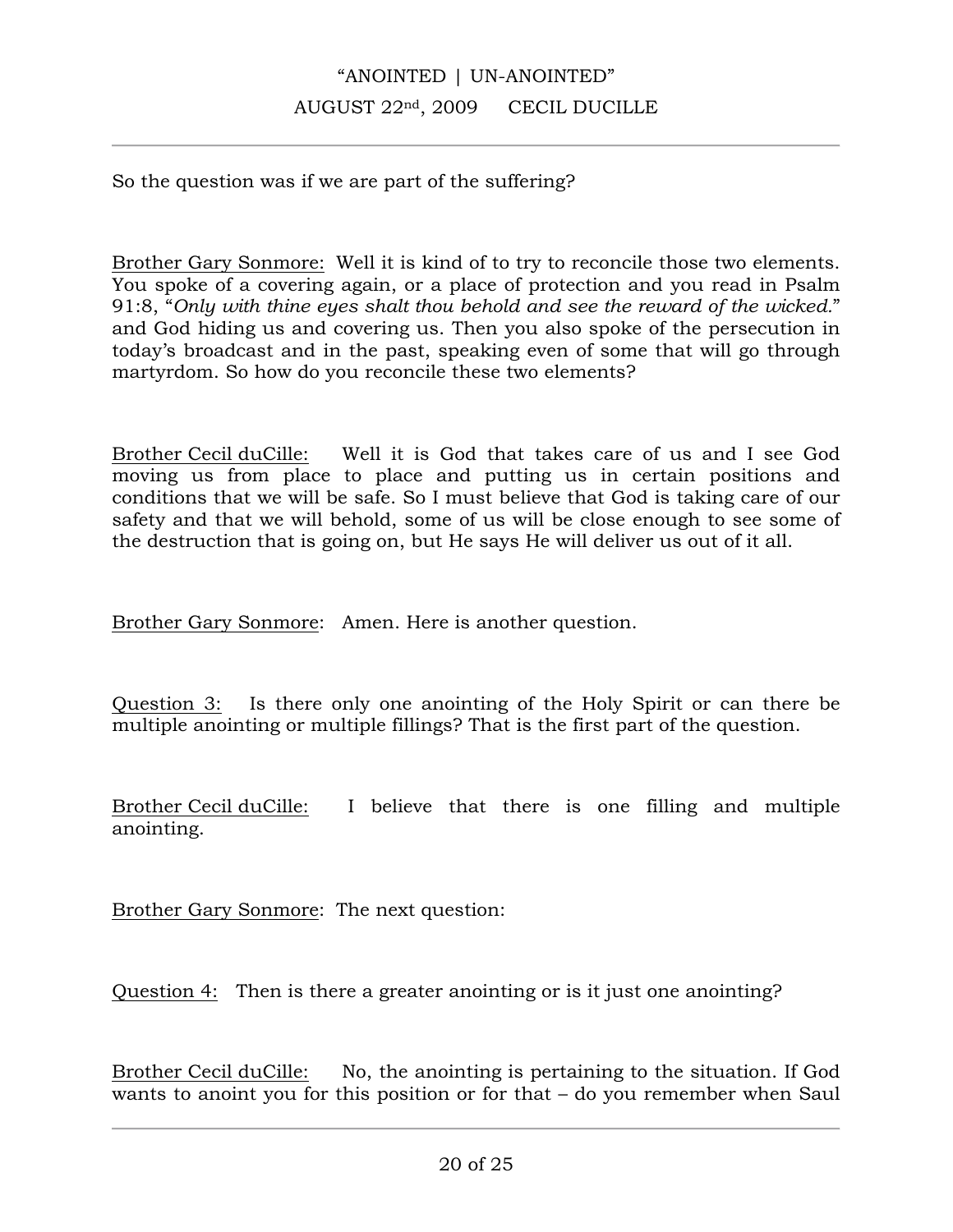went to kill David and God made him start to prophesy?<sup>34</sup> That was to save David's life. So there are different anointing for different circumstances and greater anointing and lesser anointing, but according to God, which is according to how God wants.

Brother Gary Sonmore: The next question is:

Question 5: Then can we seek a greater anointing? Or what can we do? Do we do anything to receive a greater anointing?

Brother Cecil duCille: I believe that God anoints us according to what He wants us to do. So I don't know that we can seek for a greater anointing. If you are in a certain position God has to anoint you to befit the position you are in. I mean that in a certain place God will give you the specific anointment that you need, the anointing that you need for that position and at that time. Another time you might receive another anointing.

Brother Gary Sonmore: So it is just according to His will and His appointment.

Brother Cecil duCille: Yes.

Brother Gary Sonmore: But would you say on the flip side, on the opposite side, is there anything we could do to prevent His anointing? Or to diminish the anointing?

Brother Cecil duCille: Yes. Disobedience. Disobedience will diminish the anointing.

<sup>34</sup> 1st Samuel 18:10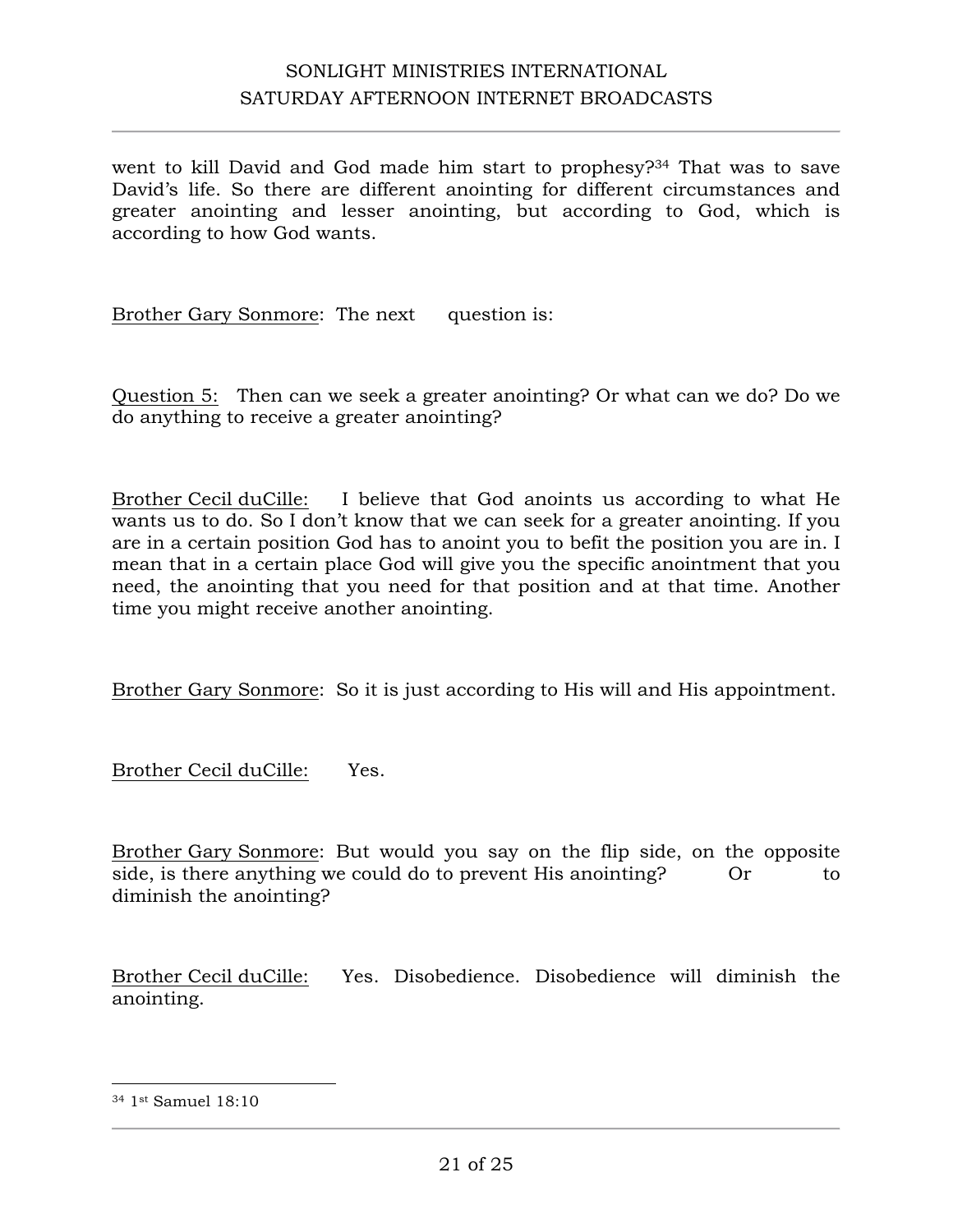Brother Gary Sonmore: Sure. It says there in Matthew 25 that the whole purpose is to make us recognize the potential of not having oil, enough oil in our vessels. Praise the Lord.

Let me just check if there are more questions here.

Question 6: You commented about the kingdom of heaven – can you comment or relate that to God's kingdom here on earth, if there is a difference or not?

Brother Cecil duCille: The kingdom of heaven stretches from heaven to earth. For instance the Spirit of God comes into my Spirit and makes my spirit a part of heaven. Then His intention is to make my soul a part of heaven. Then His intention is to make my body a part of heaven. Although I am part of the kingdom there is only a part of me that is part of the kingdom. The rest of me, God is working to bring it into the kingdom. Is that understandable?

Brother Gary Sonmore: Yes. Amen. I think they are asking:

Question 7: Is there a difference between the kingdom of heaven and the kingdom of God or are they the same and just in a different vernacular?

Brother Cecil duCille: I see it as one and the same.

Brother Gary Sonmore: Amen. We know that the kingdom of God is going to be here on this physical earth. So really it is God bringing that element of heaven and restoring it to this earth and really beyond the place where it even was in the beginning with Adam there. Hallelujah.

Brother Cecil duCille: Amen. Heaven to earth.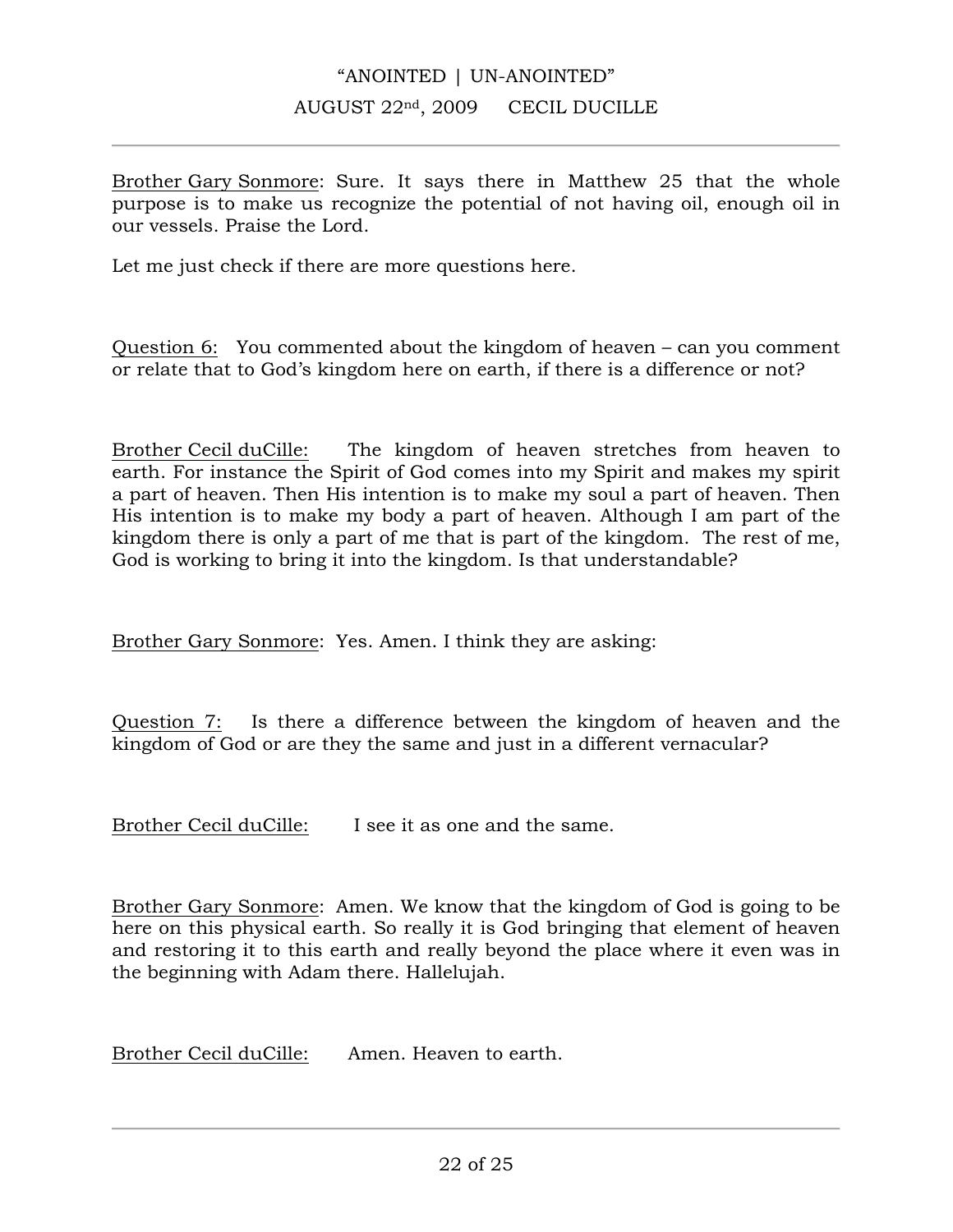Brother Gary Sonmore: Maybe one last question here.

Question 8: Comment please on that in the Old Testament it speaks of the oil being poured **upon** the priest or **upon** His people. Can you please compare that to the Spirit **within** us? Having the anointing **within** us?

Brother Cecil duCille: Well in the Old Testament the Spirit worked **with** us. The scripture said, Jesus praying to the Father said, "Even *the Spirit of truth...for he dwelleth with you, and shall be in you.*" They are two different operations, the Spirit working from the outside and the Spirit working from the inside.

#### Brother Gary Sonmore: Yes.

Jn 14:17 "Even *the Spirit of truth; whom the world cannot receive, because it seeth him not, neither knoweth him: but ye know him; for he dwelleth with you, and shall be in you.*"

Brother Cecil duCille: After the baptism of the Holy Ghost the Spirit comes **in** you.

Brother Gary Sonmore: Right. I guess in the Old Testament did they have the Holy Spirit just upon them? Or were there some that actually had the Holy Spirit within them like it was in the New Testament?

Brother Cecil duCille: No. The Spirit could not come into man because the blood was not applied. The blood has to make a cleansing in a human being for the Spirit of God to come into the human being or else it would kill you.

Brother Gary Sonmore: Yes and Christ saying, "*...It is expedient for you that I go away: for if I go not away, the Comforter will not come unto you; but if I depart, I*